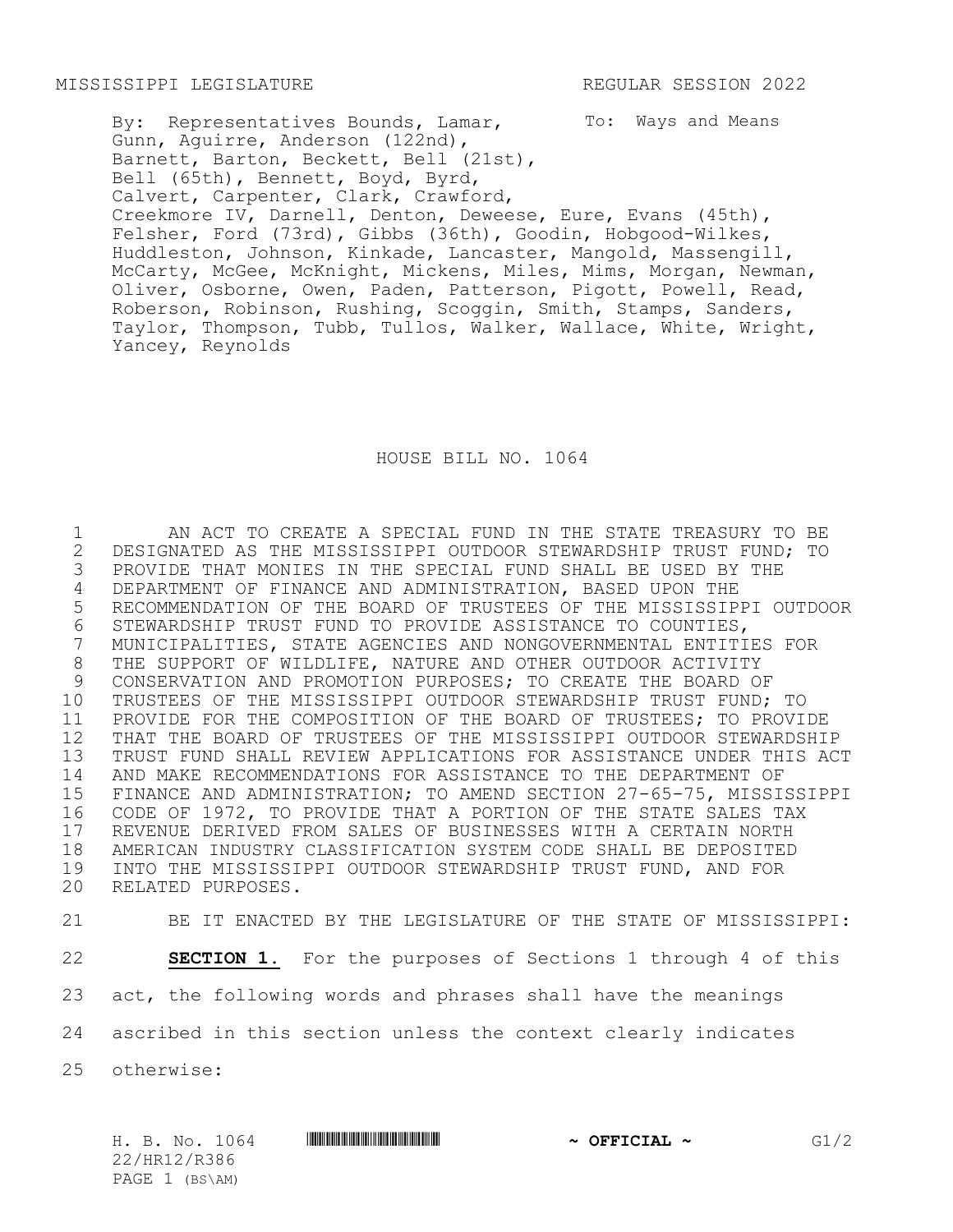(a) "Board" means the Board of Trustees of the Mississippi Outdoor Stewardship Trust Fund.

 (b) "Conservation land" means land and water, or interests therein, that are in their undeveloped, natural states or that have been developed only to the extent consistent with, or are restored to be consistent with, at least one (1) of the following environmental values or conservation benefits: (i) Water quality protection for wetlands, rivers, streams, or lakes; (ii) Protection of wildlife habitat; (iii) Protection of cultural sites and archeological and historic resources; (iv) Protection of land around Mississippi's military installations to ensure that missions are compatible with surrounding communities and that encroachment on military installations does not impair future missions; (v) Support of economic development through conservation projects;

 (vi) Provision for recreation in the form of archery, boating, hiking, camping, fishing, hunting, running, jogging, biking, walking, shooting facilities or similar outdoor activities; or

 (vii) Recruiting and/or retention of recreation in the form of archery, boating, hiking, camping, fishing, hunting,

| H. B. No. 1064 | $\sim$ OFFICIAL $\sim$ |
|----------------|------------------------|
| 22/HR12/R386   |                        |
| PAGE 2 (BS\AM) |                        |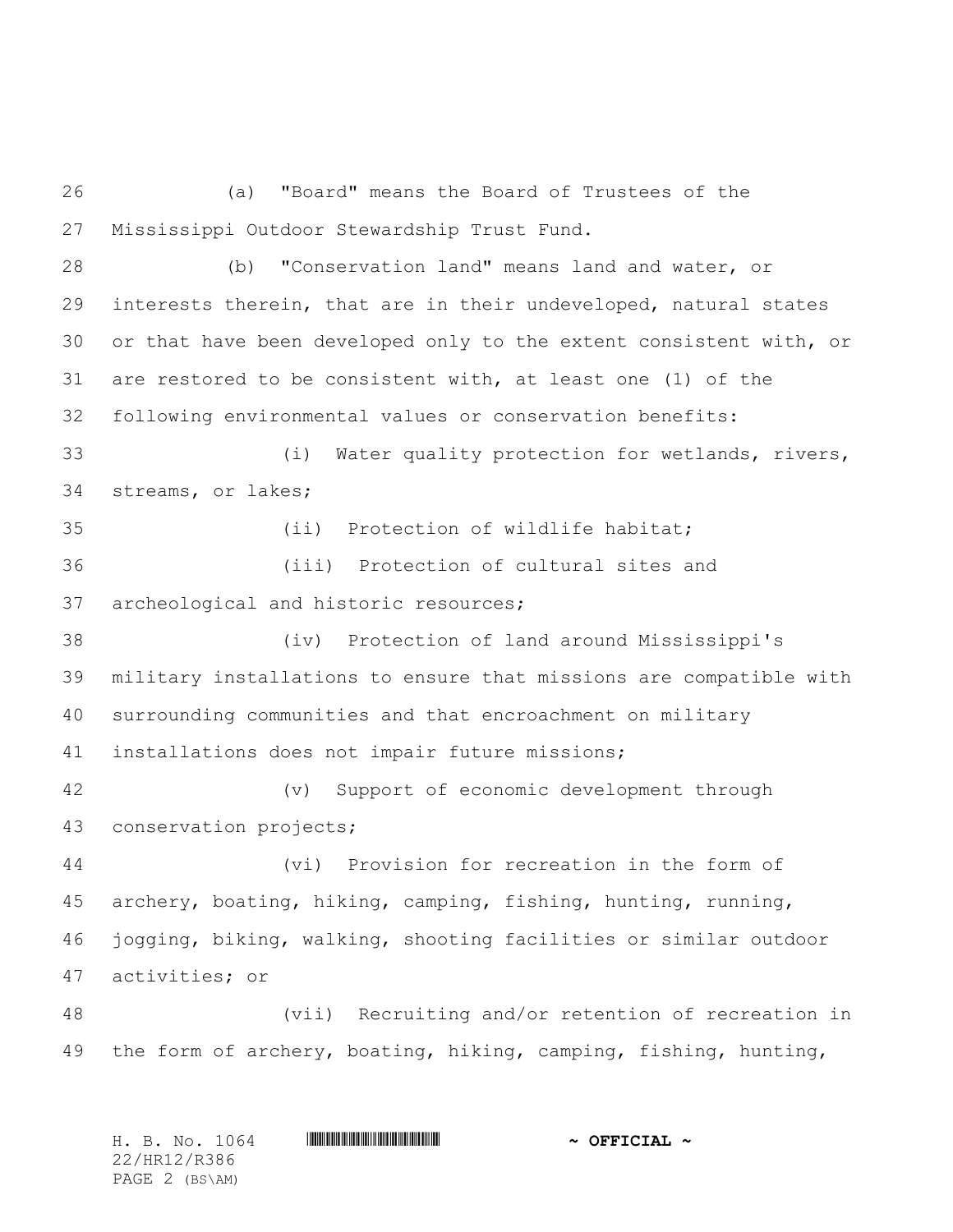running, jogging, biking, walking, shooting facilities or similar outdoor activities.

 (c) "Nongovernmental entity" means a nonprofit organization primarily concerned with the protection and conservation of land and natural resources, as evidenced by its organizational documents.

 (d) "Permanently protected conservation areas" means those resources:

 (i) Owned by the federal government and dedicated 59 for recreation or conservation or as a natural resource;

 (ii) Owned by the State of Mississippi and dedicated for recreation or conservation or as a natural resource; (iii) Owned by a state, county or municipal unit of government or authority and subject to: 1. A conservation easement ensuring that the

 property will be maintained in a manner consistent with conservation land;

 2. Contractual arrangements ensuring that if the protected status is discontinued on a parcel, such property will be replaced by other conservation land which at the time of such replacement is of equal or greater monetary and resource protection value; or

 3. A permanent restrictive covenant as provided in state law; or

H. B. No. 1064 \*HR12/R386\* **~ OFFICIAL ~** 22/HR12/R386 PAGE 3 (BS\AM)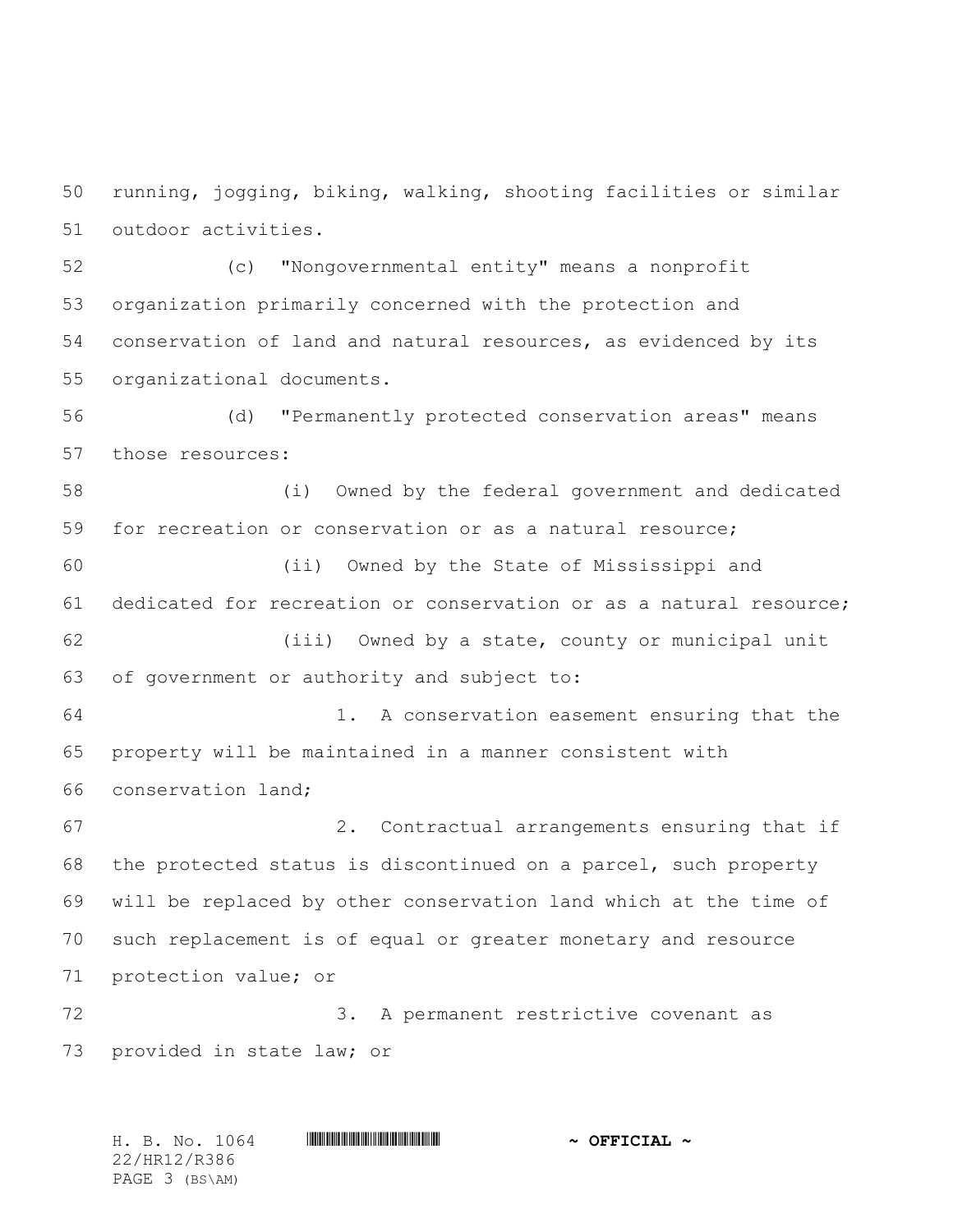(iv) Owned by any person or entity and subject to a conservation easement ensuring that the property will be maintained in a manner consistent with conservation land.

 (e) "Project proposal" means any application seeking monies from the Mississippi Outdoor Stewardship Trust Fund.

 (f) "State agency" means any agency, department, commission or institution of the State of Mississippi.

 **SECTION 2.** (1) (a) There is created in the State Treasury a special fund to be designated as the "Mississippi Outdoor Stewardship Trust Fund." The special fund shall consist of funds appropriated or otherwise made available by the Legislature in any manner and funds from any other source designated for deposit into such fund. Funds shall be accounted for in such a manner to be termed unobligated funds or obligated funds. Unexpended amounts remaining in the fund at the end of a fiscal year shall not lapse into the State General Fund, and any investment earnings or interest earned on amounts in the fund shall be deposited to the 91 credit of the fund; however, any unobligated monies in excess of Twenty Million Dollars (\$20,000,000.00) remaining in the fund at the end of a fiscal year that have not been appropriated shall lapse into the State General Fund. Monies in the fund may be used by the Department of Finance and Administration, upon appropriation by the Legislature, based upon the recommendation of the Board of Trustees of the Mississippi Outdoor Stewardship Trust Fund for the purposes of providing assistance to counties,

H. B. No. 1064 \*HR12/R386\* **~ OFFICIAL ~** 22/HR12/R386 PAGE 4 (BS\AM)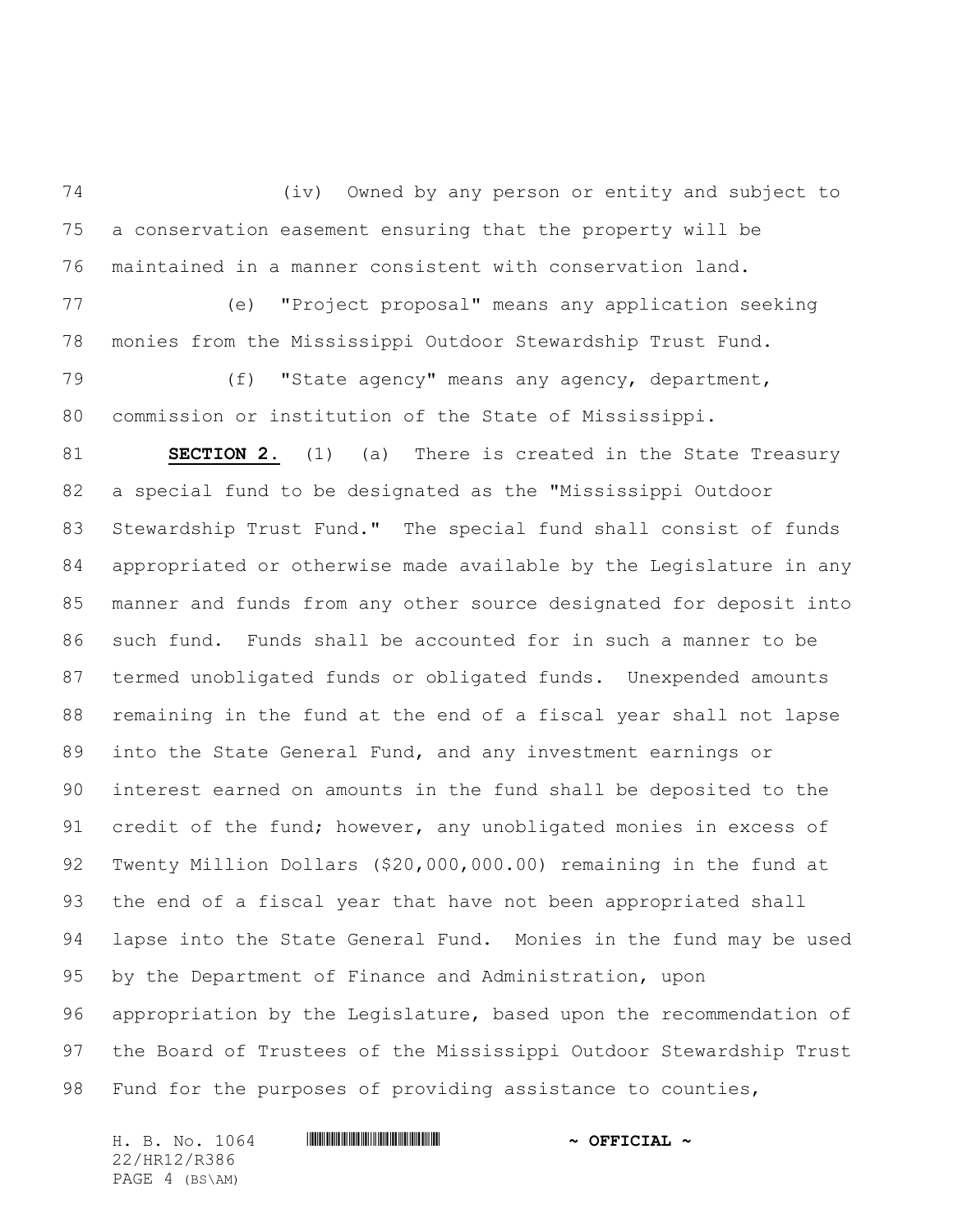municipalities, state agencies and nongovernmental entities, as provided in Sections 1 through 4 of this act. The board may use not more than one percent (1%) of monies in the special fund to defray the expenses of the board in carrying out its duties under Sections 1 through 4 of this act. The Department of Finance and Administration may use not more than three percent (3%) of monies in the special fund to defray the expenses of the department in carrying out its duties under Sections 1 through 4 of this act. (b) Subject to the provisions of this subsection (1), monies in the fund may be used and expended by the board to provide funds for: (i) Grants to counties, municipalities, state agencies and nongovernmental entities for: 112 112 1. Improvement of state park outdoor 113 recreation features and trails; 2. Restoration or enhancement on privately owned working agricultural lands and forests that support conservation of soil, water, habitat of fish and wildlife resources; 3. Providing funds to counties and municipalities to acquire and improve parks and trails under the control and within the jurisdiction of such counties and municipalities; 4. Restoration or enhancement projects to create or improve access to public waters and lands for public

H. B. No. 1064 \*HR12/R386\* **~ OFFICIAL ~** 22/HR12/R386 PAGE 5 (BS\AM)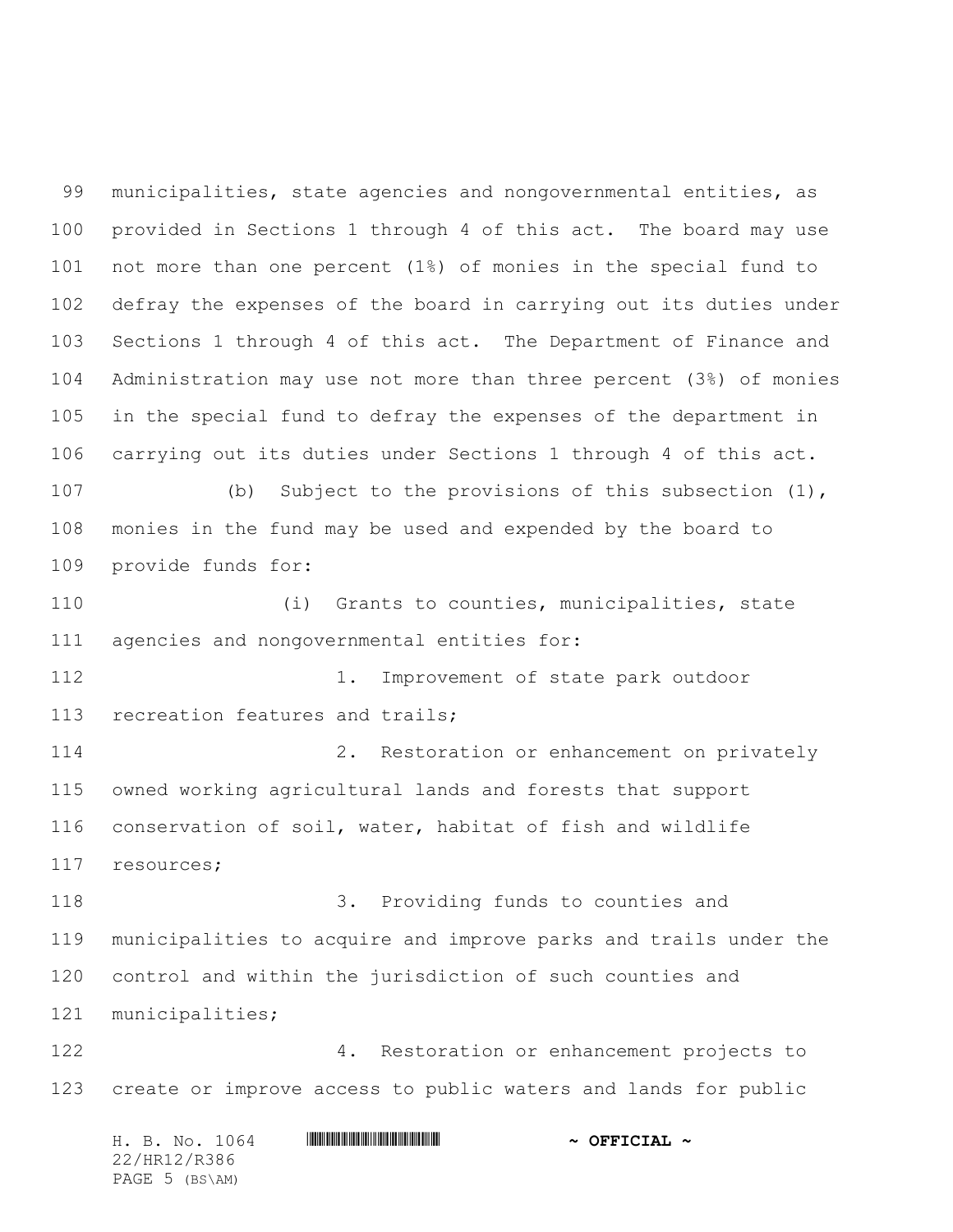H. B. No. 1064 \*HR12/R386\* **~ OFFICIAL ~** outdoor recreation, conservation education, use or safe enjoyment of permanently protected conservation land; and 126 5. Restoration or enhancement of wetlands, native forests, native grasslands, and other unique habitats important for Mississippi's fish and wildlife; 6. To acquire critical areas for the provision or protection of clean water, wildlife, hunting or fishing, for military installation buffering, or for natural resource-based outdoor recreation. Real property may only be acquired under this item 6 under the following circumstances: **a.** Where such property is, at the time of acquisition, being leased by the state as a wildlife management area; b. Where such property adjoins or is in close proximity to state or federal wildlife management areas, state parks, or would provide better public access to such areas; c. Lands identified in any wildlife 141 action plan developed by a state agency; d. Riparian lands so as to protect any drinking water supply; and/or e. Lands surrounding any military base or military installation. Acquisition of land under this item 6 may not be made through the exercise of any power of eminent domain or condemnation proceeding.

22/HR12/R386 PAGE 6 (BS\AM)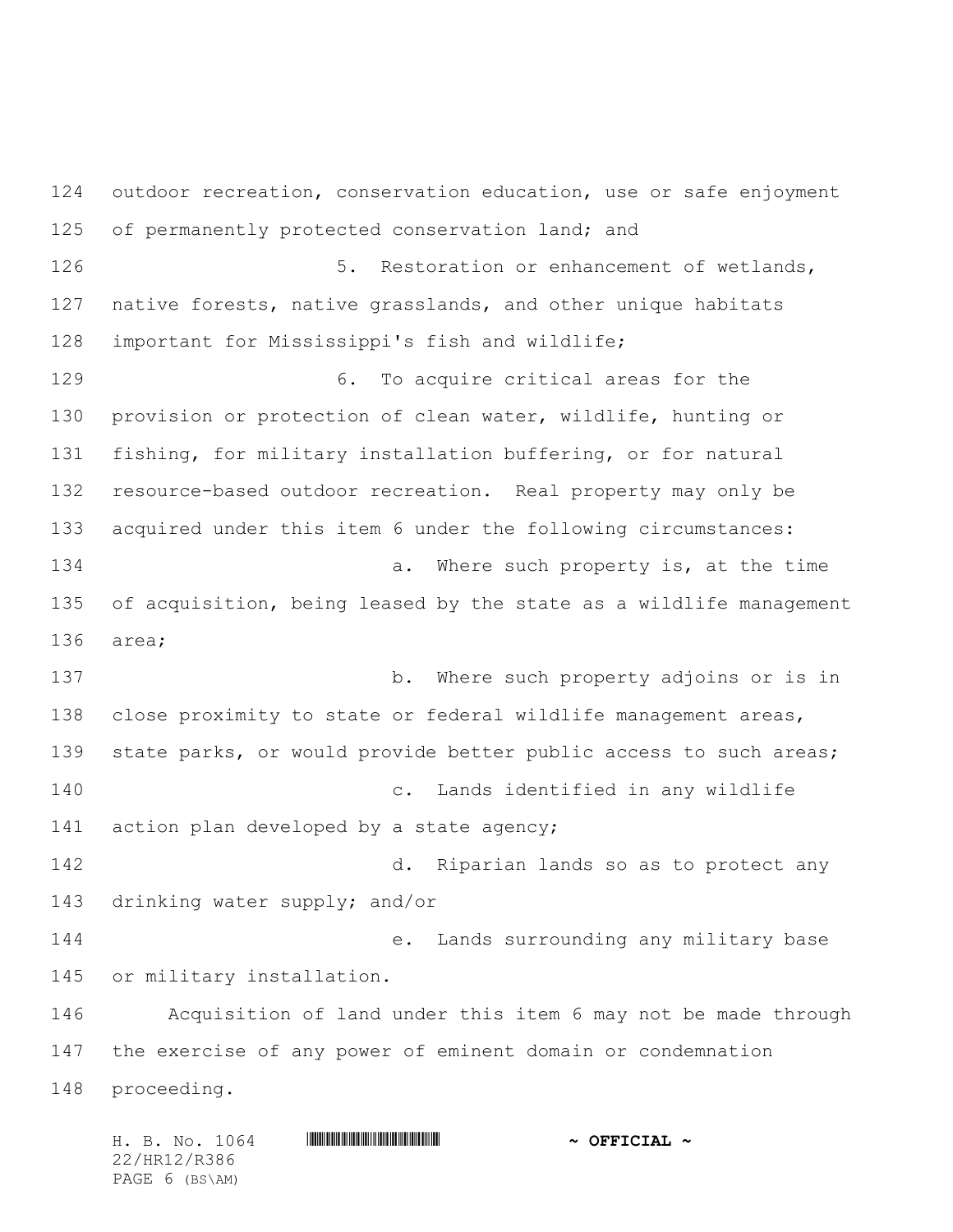nongovernmental entities and state agencies to defray the costs of the projects described in subparagraph (i) of this paragraph.

(ii) Loans to municipalities, counties,

 (c) Unless otherwise authorized by the board, a county, municipality, state agency or nongovernmental entity that receives funds for a project under this section must expend the funds for the project within two (2) years after receipt of the funds in order to be eligible to apply for additional funds for the project under this section. If a county, municipality, state agency or nongovernmental entity receiving funds for a project does not expend the funds within two (2) years after receipt of the funds, then the county, municipality, state agency or nongovernmental entity must provide an accounting of such unused funds and the 162 reason for failure to expend the funds.

 (d) A county, municipality or state agency receiving funds under this section may use the funds for purposes for which the funds were provided to the county, municipality or state agency.

 (e) Monies in the special fund may not be used, expended or transferred for any other purpose other than authorized under Sections 1 through 4 of this act.

 (2) (a) The board shall accept applications from counties, municipalities, state agencies and nongovernmental entities for project proposals eligible for funding under this section. The

22/HR12/R386 PAGE 7 (BS\AM)

H. B. No. 1064 \*HR12/R386\* **~ OFFICIAL ~**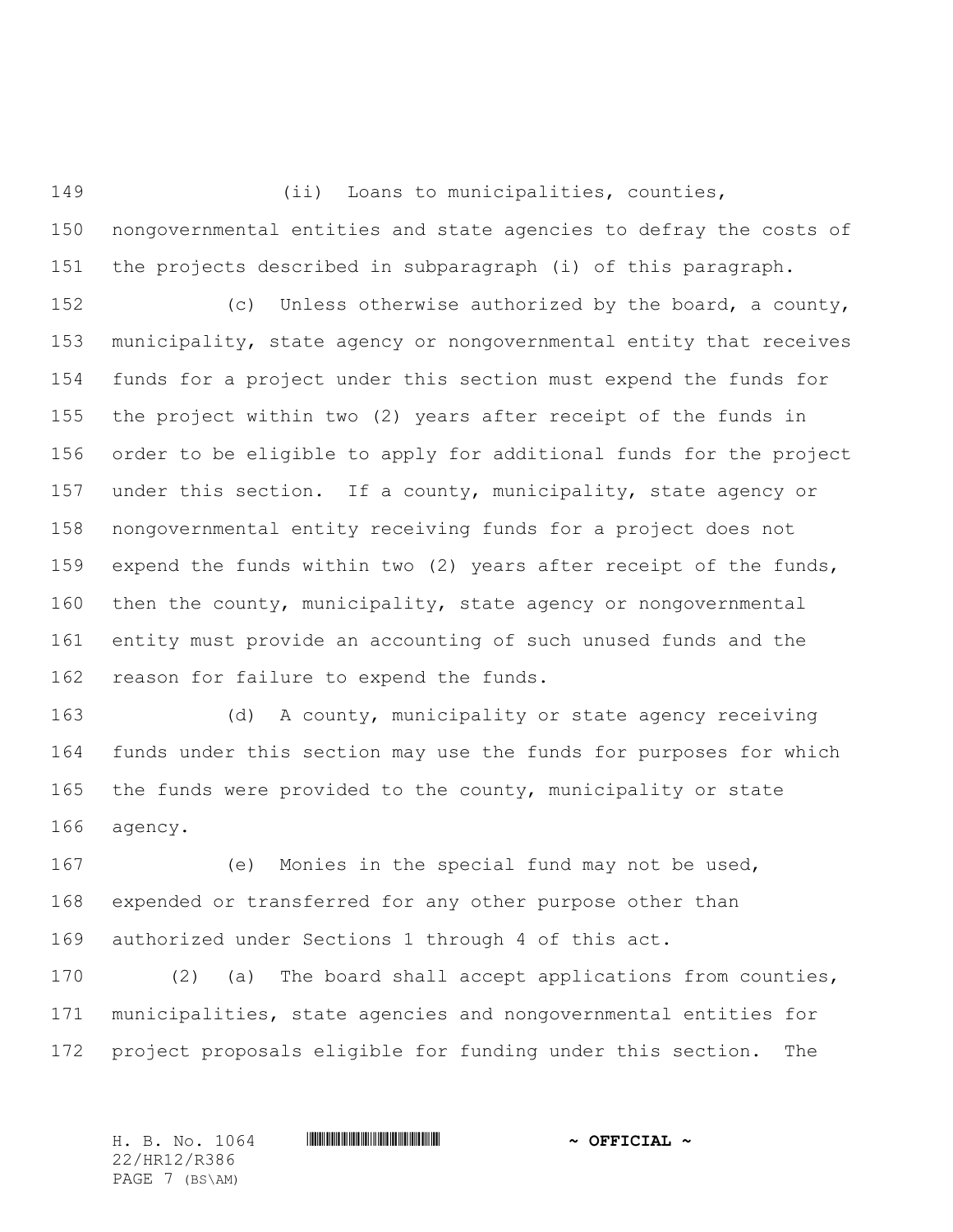board shall evaluate the proposals received in accordance with this section and pursuant to priorities established by the board.

 (b) (i) A county, municipality, state agency or nongovernmental entity desiring assistance under this section must submit a complete application to the board. The application must include a description of the purpose for which assistance is 179 requested, the type and amount of assistance requested and any other information required by the board.

 (ii) The board shall review an application for assistance and determine whether the applicant is eligible for assistance under this section and whether the applicant should 184 receive assistance under this section. In reviewing applications, the board shall give increased priority to projects:

186 1. That leverage or match other nonfederal and/or federal funds which are available for similar purposes; 188 2. That support and promote hunting, fishing, and provision for recreation in the form of archery, boating, hiking, camping, fishing, hunting, running, jogging, biking, walking, shooting facilities or similar outdoor activities; 192 3. That contribute to improving the quality 193 and quantity of surface water and ground water; 4. That contribute to the conservation of soil, water, and fish and wildlife resources on privately owned

```
196 working agricultural lands or forests; and
```
H. B. No. 1064 \*HR12/R386\* **~ OFFICIAL ~** 22/HR12/R386 PAGE 8 (BS\AM)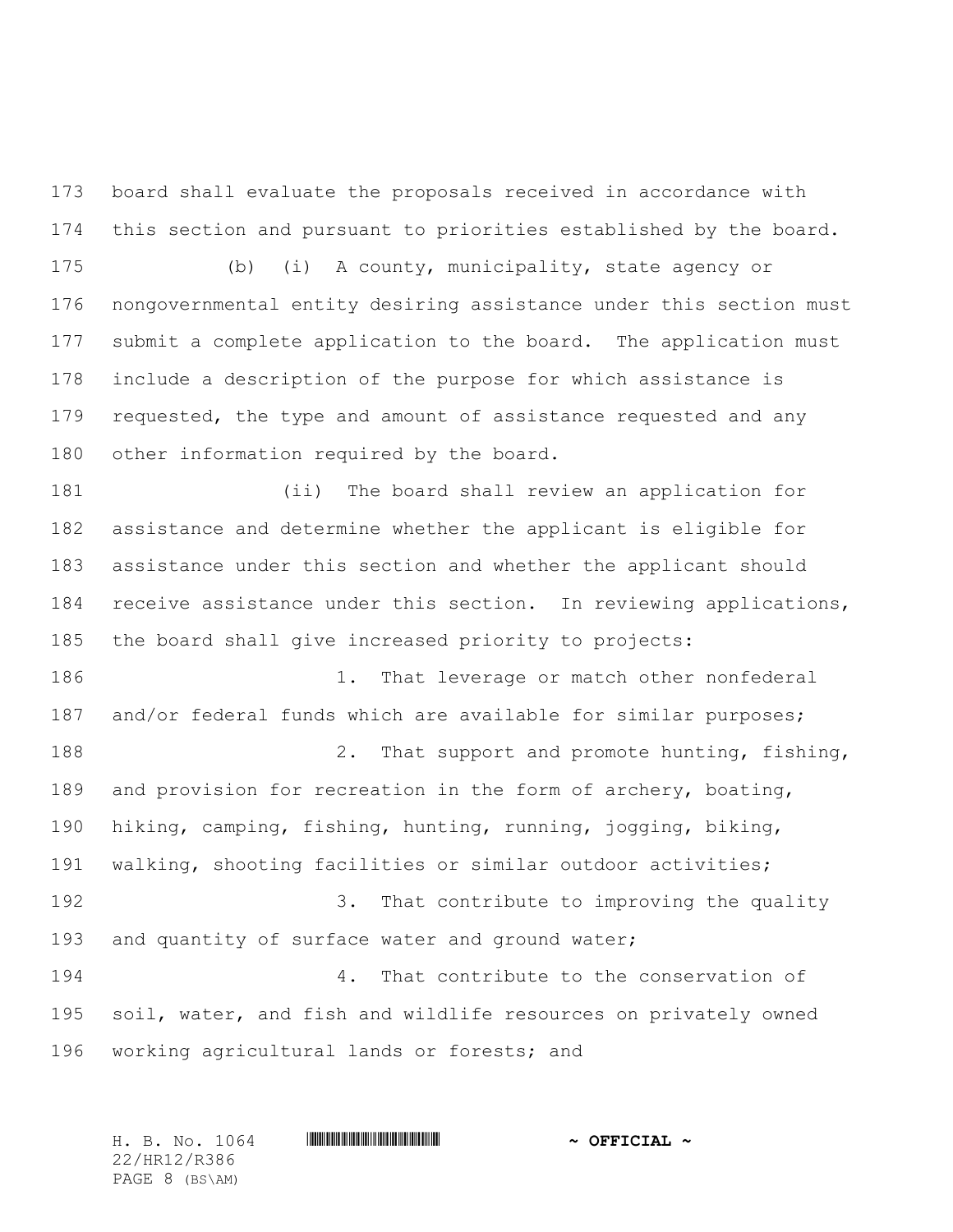5. That contribute to achieving the goals and objectives of local, state, regional and national conservation or outdoor recreational plans.

 (c) If the board determines that an applicant should receive assistance, then the board shall prepare a recommendation for assistance. A recommendation for assistance shall provide the purpose for which the assistance is to be provided, the type of assistance to be provided, the amount of assistance to be provided and any other information determined necessary by the board. The board shall provide its recommendation for assistance to the Department of Finance and Administration and the department shall use funds from the Mississippi Outdoor Stewardship Trust Fund for the purpose of providing the assistance.

 **SECTION 3.** (1) (a) There is established the Board of Trustees of the Mississippi Outdoor Stewardship Trust Fund, which shall consist of twelve (12) members as follows:

 (i) The State Forester, who is an ex-officio nonvoting member;

 (ii) The Executive Director of the Mississippi Soil and Water Conservation Commission, who is an ex-officio nonvoting member;

 (iii) The Executive Director of the Mississippi Commission on Marine Resources, who is an ex-officio nonvoting member;

H. B. No. 1064 **HRING AND ALL AND A PRICIAL ~** 22/HR12/R386 PAGE 9 (BS\AM)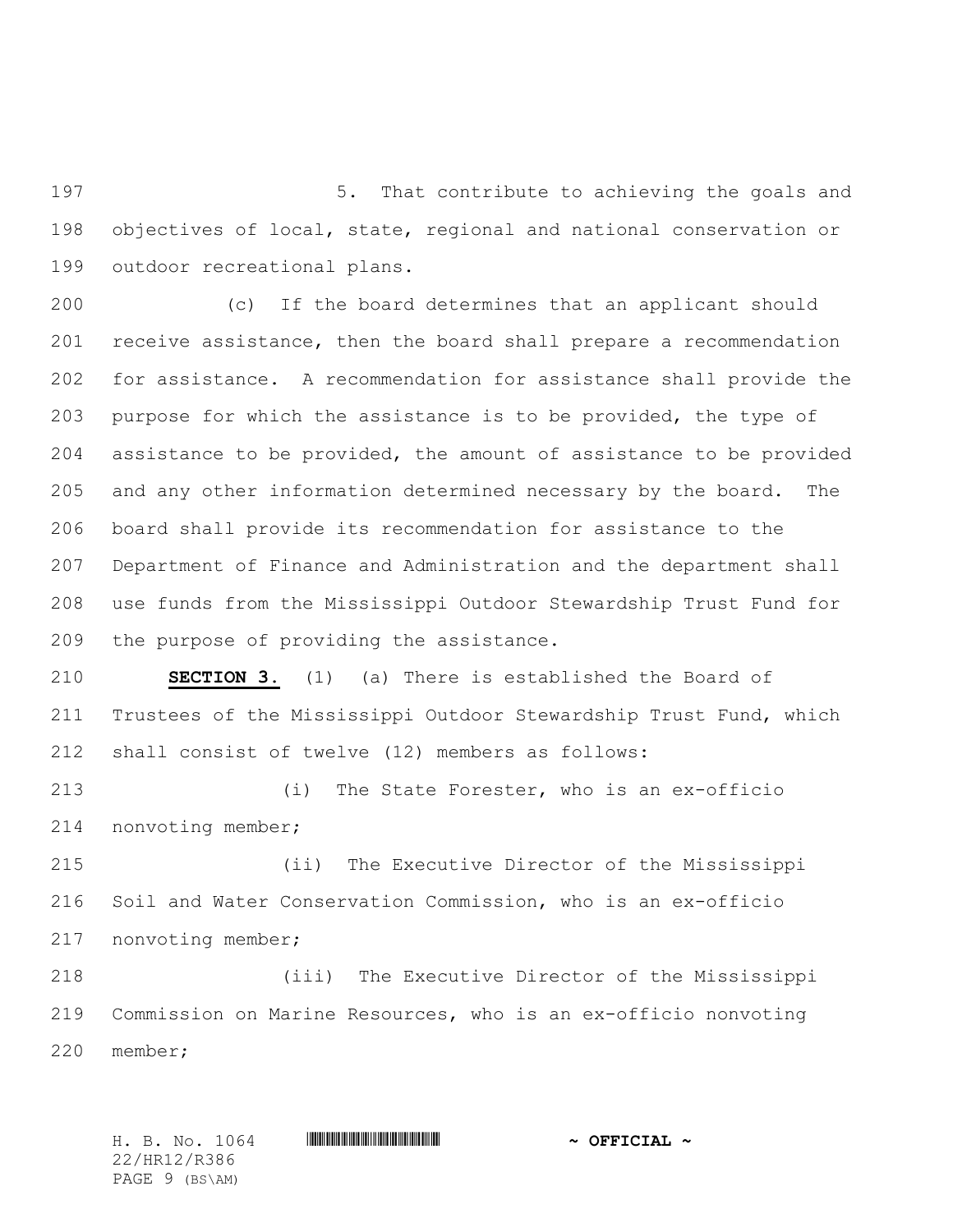(iv) The Executive Director of the Mississippi Department of Wildlife, Fisheries and Parks, who is an ex-officio nonvoting member;

 (v) The Commissioner of Agriculture and Commerce, who is an ex-officio nonvoting member

226 (vi) Three (3) members appointed by the Governor; and

 (vii) Four (4) members appointed by the Lieutenant Governor.

 Two (2) of the members to be appointed by the Lieutenant Governor shall be appointed only after consideration of recommendations for those appointments made by the Speaker of the House of Representatives to the Lieutenant Governor.

 This board shall not approve any funding to a county, municipality, state agency or nongovernmental entity whereby a voting member of this board is an executive, other employee or is a voting member of a governing board with such county, municipality, state agency or nongovernmental entity.

 The members of the board appointed by the Governor and Lieutenant Governor shall be appointed from the following private sectors: forestry, conservation, agriculture, marine resources, hunting or fishing. Such members shall be and shall remain Mississippi residents during their tenure on the board and shall possess a demonstrated knowledge of and commitment to land conservation and outdoor recreation.

H. B. No. 1064 \*HR12/R386\* **~ OFFICIAL ~** 22/HR12/R386 PAGE 10 (BS\AM)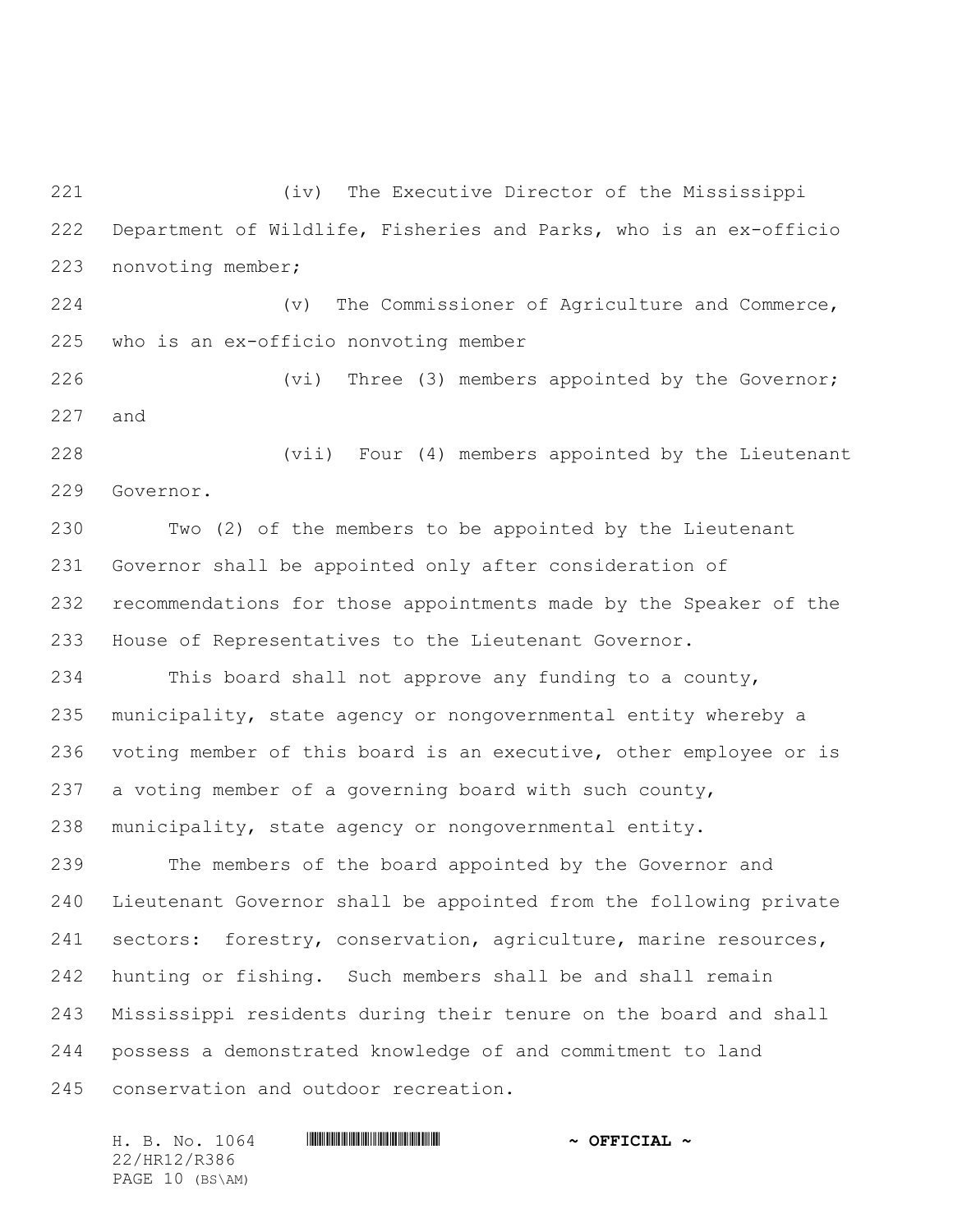(b) (i) One (1) person initially appointed by the Governor and two (2) persons initially appointed by the Lieutenant Governor shall serve for a term ending June 30, 2025; and (ii) one (1) person initially appointed by the Governor and two (2) persons initially appointed by the Lieutenant Governor shall serve for a term ending June 30, 2026.

 After the expiration of the initial terms, all such appointments shall be for terms of four (4) years from the expiration of the previous term.

 (c) A majority of the voting members of the board shall constitute a quorum for the conduct of meetings and all actions of the board shall require a majority vote of the voting members of the board.

 (d) The board shall annually elect one (1) member to serve as chairman of the board and one (1) member to serve as vice chairman of the board. The vice chairman shall act as chairman in the absence of or upon the disability of the chairman or if there is a vacancy in the office of chairman.

 (2) The members of the board appointed by the Governor and Lieutenant Governor shall receive a per diem as provided in Section 25-3-69, plus travel and necessary expenses incidental to 267 the attendance at each meeting of the board, including mileage, as provided in Section 25-3-41.

 (3) No member of the board shall use his official position to obtain, or attempt to obtain, pecuniary benefit for himself

H. B. No. 1064 \*HR12/R386\* **~ OFFICIAL ~** 22/HR12/R386 PAGE 11 (BS\AM)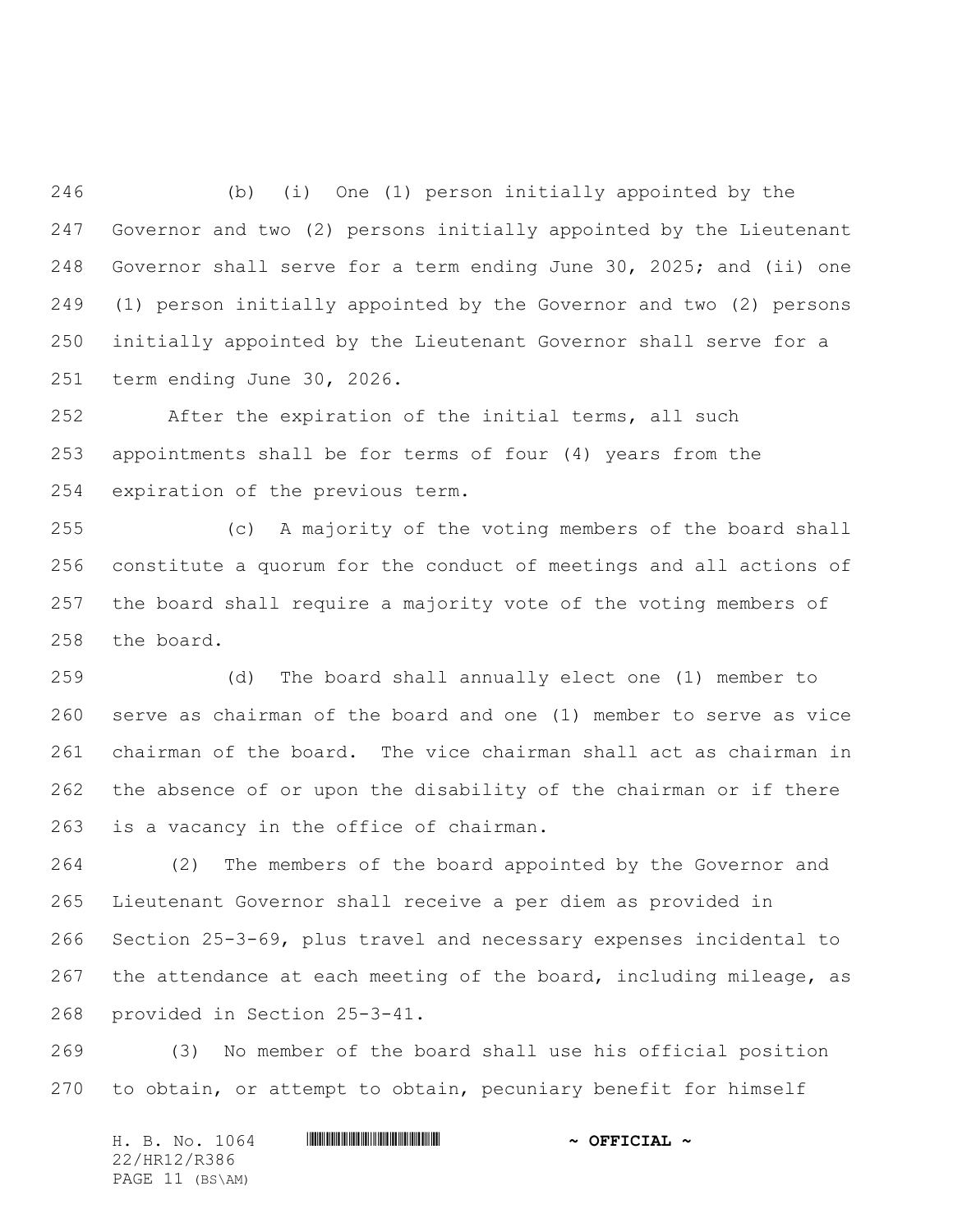other than that compensation provided for by law, or to obtain, or attempt to obtain, pecuniary benefit for any relative or any business with which he is associated, as provided in Section  $25-4-105$ .

 (4) The Department of Finance and Administration shall provide the office space, staff and other support necessary for the board to perform its duties.

 (5) Following the close of each state fiscal year, the board shall submit an annual report of its activities for the preceding state fiscal year pursuant to Sections 1 through 4 of this act to the Governor, Lieutenant Governor, Speaker of the House of Representatives, Chairman of the Ways and Means Committee of the House of Representatives, Chairman of the Senate Finance Committee, Chairman of the Appropriations Committee of the House of Representatives and Chairman of the Appropriations Committee of the Senate.

 **SECTION 4.** The board shall have all powers necessary to implement and administer Sections 1 through 3 of this act, and the board shall promulgate rules and regulations, in accordance with the Mississippi Administrative Procedures Law, necessary for the implementation of Sections 1 through 3 of this act.

 **SECTION 5.** Section 27-65-75, Mississippi Code of 1972, is amended as follows:

22/HR12/R386 PAGE 12 (BS\AM)

H. B. No. 1064 **HRING CONSERVERSE ASSESSED A OFFICIAL**  $\sim$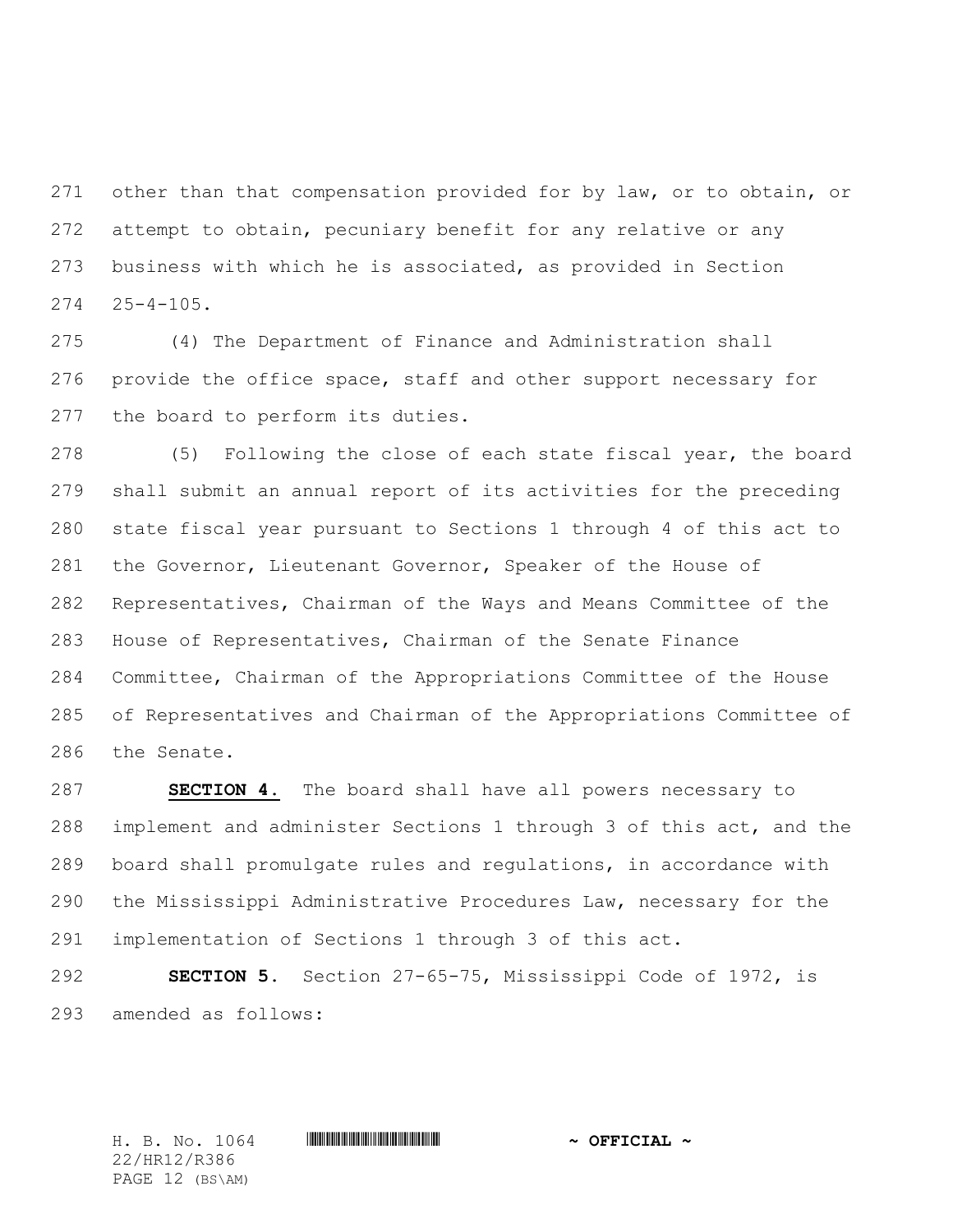27-65-75. On or before the fifteenth day of each month, the revenue collected under the provisions of this chapter during the preceding month shall be paid and distributed as follows:

 (1) (a) On or before August 15, 1992, and each succeeding month thereafter through July 15, 1993, eighteen percent (18%) of the total sales tax revenue collected during the preceding month under the provisions of this chapter, except that collected under the provisions of Sections 27-65-15, 27-65-19(3) and 27-65-21, on business activities within a municipal corporation shall be allocated for distribution to the municipality and paid to the municipal corporation. Except as otherwise provided in this paragraph (a), on or before August 15, 1993, and each succeeding month thereafter, eighteen and one-half percent (18-1/2%) of the total sales tax revenue collected during the preceding month under the provisions of this chapter, except that collected under the provisions of Sections 27-65-15, 27-65-19(3), 27-65-21 and 27-65-24, on business activities within a municipal corporation shall be allocated for distribution to the municipality and paid to the municipal corporation. However, in the event the State Auditor issues a certificate of noncompliance pursuant to Section 21-35-31, the Department of Revenue shall withhold ten percent (10%) of the allocations and payments to the municipality that would otherwise be payable to the municipality under this paragraph (a) until such time that the department receives written

22/HR12/R386 PAGE 13 (BS\AM)

H. B. No. 1064 \*HR12/R386\* **~ OFFICIAL ~**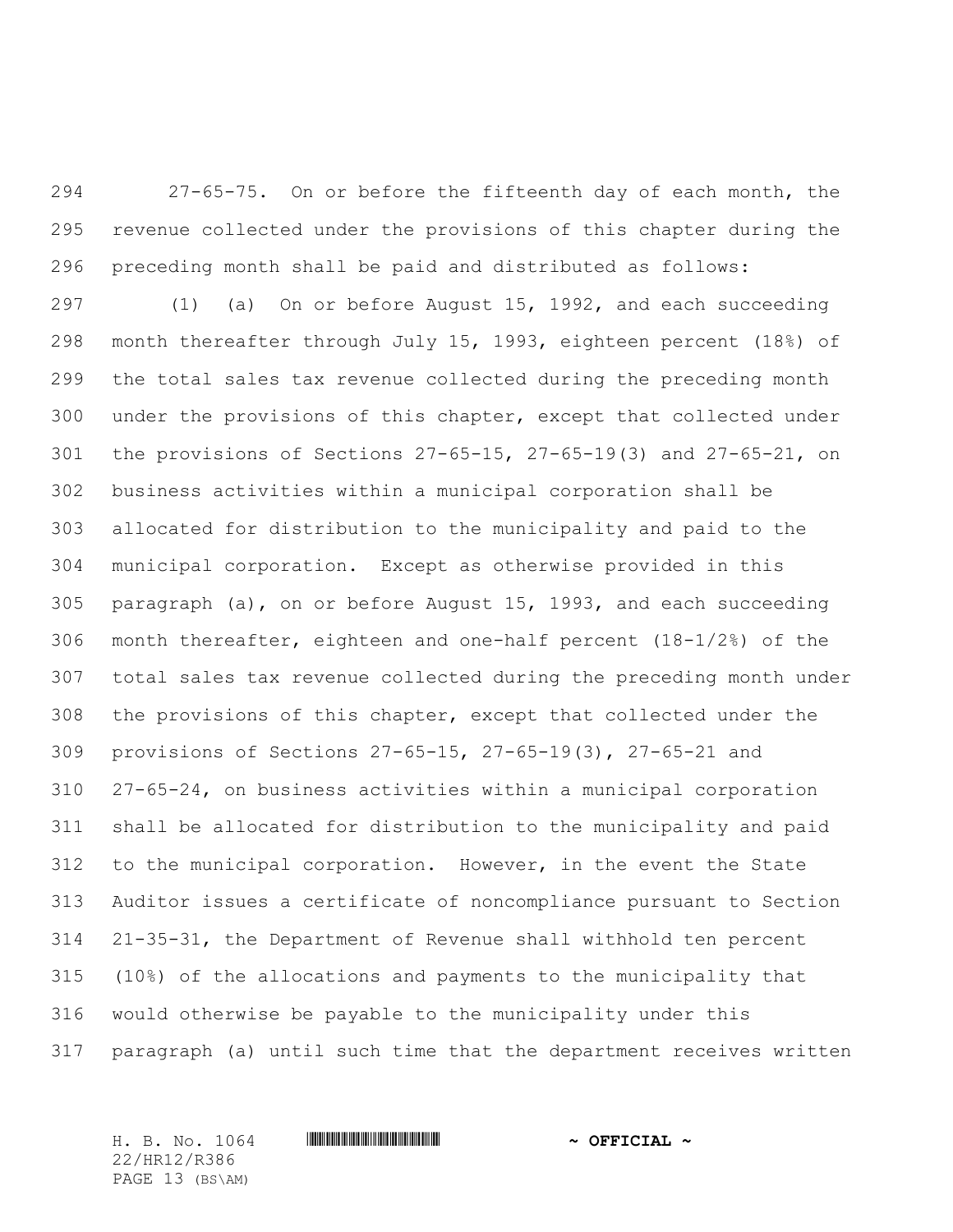notice of the cancellation of a certificate of noncompliance from the State Auditor.

 A municipal corporation, for the purpose of distributing the tax under this subsection, shall mean and include all incorporated cities, towns and villages.

 Monies allocated for distribution and credited to a municipal corporation under this paragraph may be pledged as security for a loan if the distribution received by the municipal corporation is otherwise authorized or required by law to be pledged as security for such a loan.

 In any county having a county seat that is not an incorporated municipality, the distribution provided under this subsection shall be made as though the county seat was an incorporated municipality; however, the distribution to the municipality shall be paid to the county treasury in which the municipality is located, and those funds shall be used for road, bridge and street construction or maintenance in the county.

 (b) On or before August 15, 2006, and each succeeding month thereafter, eighteen and one-half percent (18-1/2%) of the total sales tax revenue collected during the preceding month under the provisions of this chapter, except that collected under the provisions of Sections 27-65-15, 27-65-19(3) and 27-65-21, on business activities on the campus of a state institution of higher learning or community or junior college whose campus is not located within the corporate limits of a municipality, shall be

H. B. No. 1064 \*HR12/R386\* **~ OFFICIAL ~** 22/HR12/R386 PAGE 14 (BS\AM)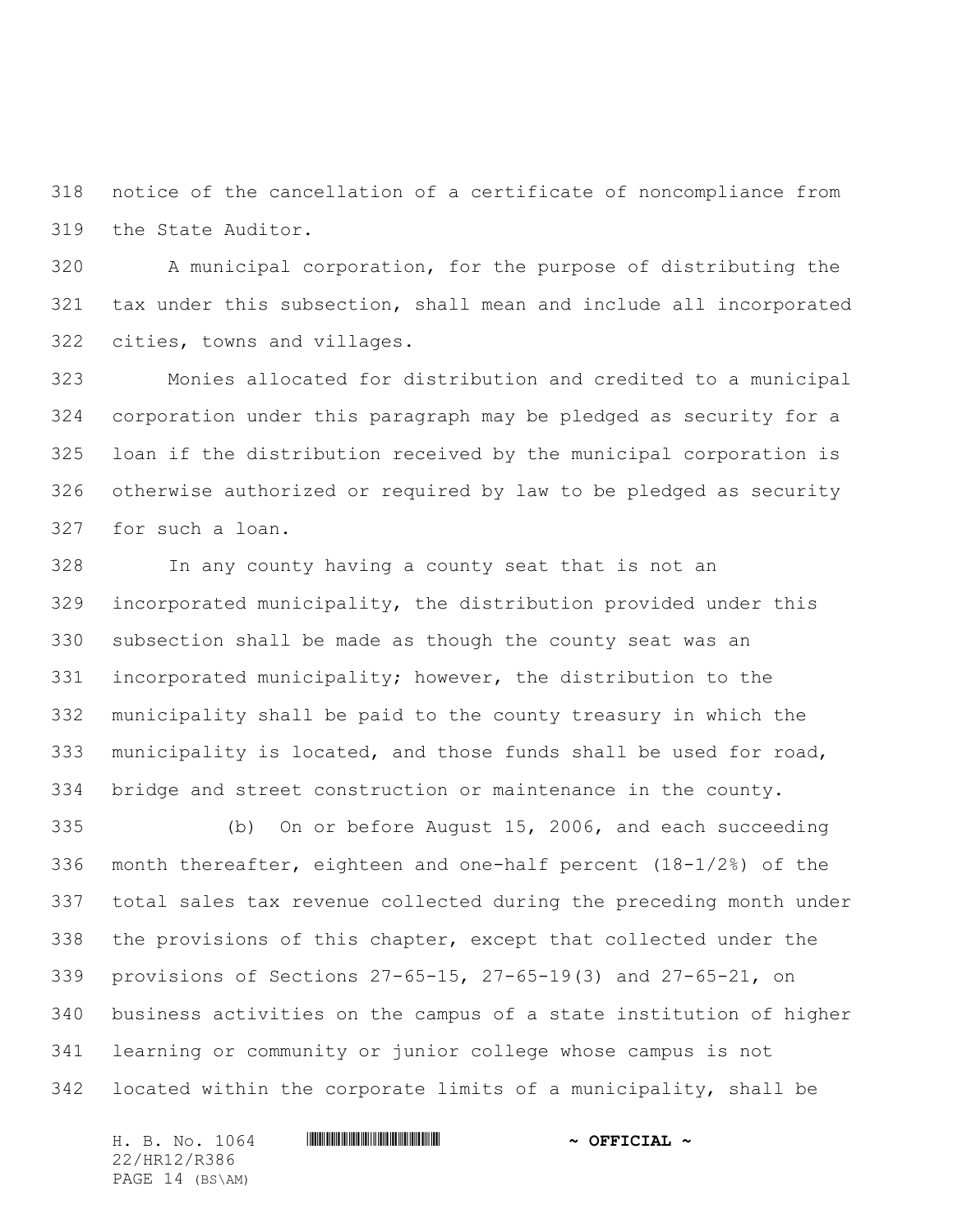allocated for distribution to the state institution of higher learning or community or junior college and paid to the state institution of higher learning or community or junior college.

 (c) On or before August 15, 2018, and each succeeding month thereafter until August 14, 2019, two percent (2%) of the total sales tax revenue collected during the preceding month under the provisions of this chapter, except that collected under the provisions of Sections 27-65-15, 27-65-19(3), 27-65-21 and 27-65-24, on business activities within the corporate limits of the City of Jackson, Mississippi, shall be deposited into the Capitol Complex Improvement District Project Fund created in Section 29-5-215. On or before August 15, 2019, and each succeeding month thereafter until August 14, 2020, four percent (4%) of the total sales tax revenue collected during the preceding month under the provisions of this chapter, except that collected under the provisions of Sections 27-65-15, 27-65-19(3), 27-65-21 and 27-65-24, on business activities within the corporate limits of the City of Jackson, Mississippi, shall be deposited into the Capitol Complex Improvement District Project Fund created in Section 29-5-215. On or before August 15, 2020, and each succeeding month thereafter, six percent (6%) of the total sales tax revenue collected during the preceding month under the provisions of this chapter, except that collected under the provisions of Sections 27-65-15, 27-65-19(3), 27-65-21 and 27-65-24, on business activities within the corporate limits of

H. B. No. 1064 \*HR12/R386\* **~ OFFICIAL ~** 22/HR12/R386 PAGE 15 (BS\AM)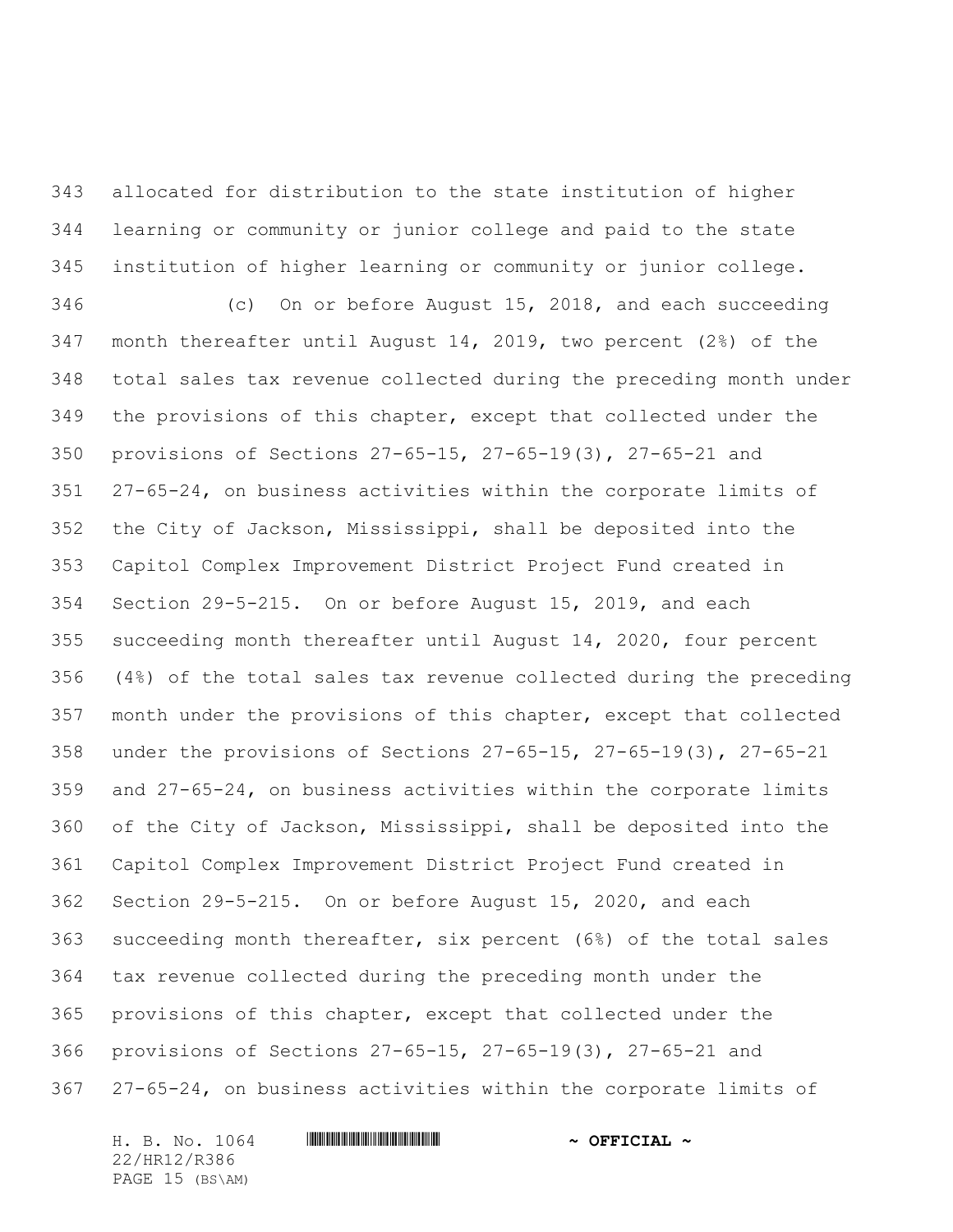the City of Jackson, Mississippi, shall be deposited into the Capitol Complex Improvement District Project Fund created in Section 29-5-215.

 (d) (i) On or before the fifteenth day of the month 372 that the diversion authorized by this section begins, and each succeeding month thereafter, eighteen and one-half percent (18-1/2%) of the total sales tax revenue collected during the preceding month under the provisions of this chapter, except that collected under the provisions of Sections 27-65-15, 27-65-19(3) and 27-65-21, on business activities within a redevelopment project area developed under a redevelopment plan adopted under the Tax Increment Financing Act (Section 21-45-1 et seq.) shall be allocated for distribution to the county in which the project area is located if: 1. The county: a. Borders on the Mississippi Sound and

the State of Alabama, or

 b. Is Harrison County, Mississippi, and the project area is within a radius of two (2) miles from the intersection of Interstate 10 and Menge Avenue;

 2. The county has issued bonds under Section 21-45-9 to finance all or a portion of a redevelopment project in the redevelopment project area;

 3. Any debt service for the indebtedness incurred is outstanding; and

| H. B. No. 1064  | $\sim$ OFFICIAL $\sim$ |
|-----------------|------------------------|
| 22/HR12/R386    |                        |
| PAGE 16 (BS\AM) |                        |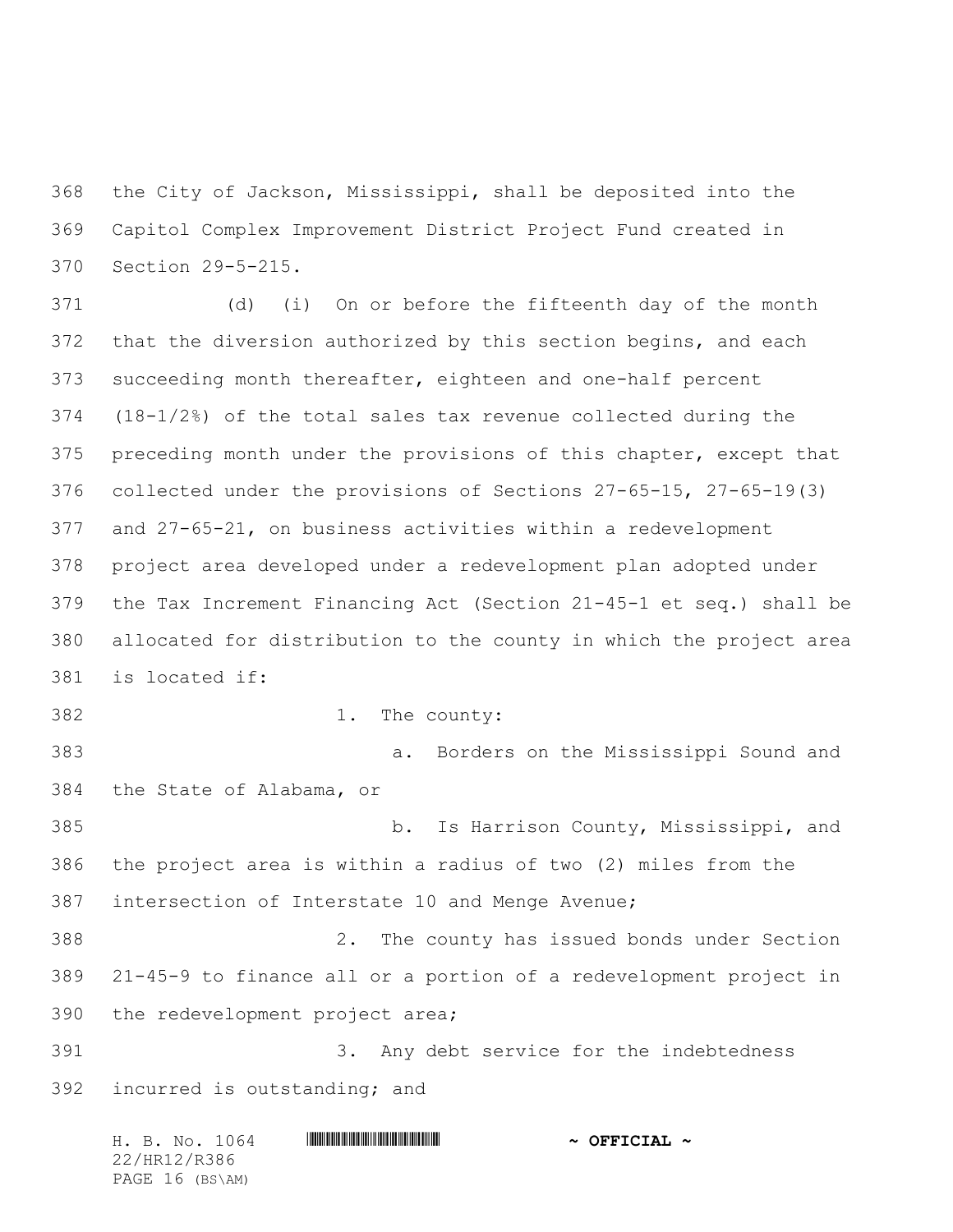4. A development with a value of Ten Million Dollars (\$10,000,000.00) or more is, or will be, located in the redevelopment area.

 (ii) Before any sales tax revenue may be allocated for distribution to a county under this paragraph, the county shall certify to the Department of Revenue that the requirements of this paragraph have been met, the amount of bonded indebtedness that has been incurred by the county for the redevelopment project and the expected date the indebtedness incurred by the county will be satisfied.

 (iii) The diversion of sales tax revenue authorized by this paragraph shall begin the month following the month in which the Department of Revenue determines that the requirements of this paragraph have been met. The diversion shall end the month the indebtedness incurred by the county is satisfied. All revenue received by the county under this paragraph shall be deposited in the fund required to be created in the tax increment financing plan under Section 21-45-11 and be utilized solely to satisfy the indebtedness incurred by the county.

 (2) On or before September 15, 1987, and each succeeding month thereafter, from the revenue collected under this chapter during the preceding month, One Million One Hundred Twenty-five Thousand Dollars (\$1,125,000.00) shall be allocated for distribution to municipal corporations as defined under subsection

H. B. No. 1064 **HRING CONSERVERSE AND A SETT CIAL ~** 22/HR12/R386 PAGE 17 (BS\AM)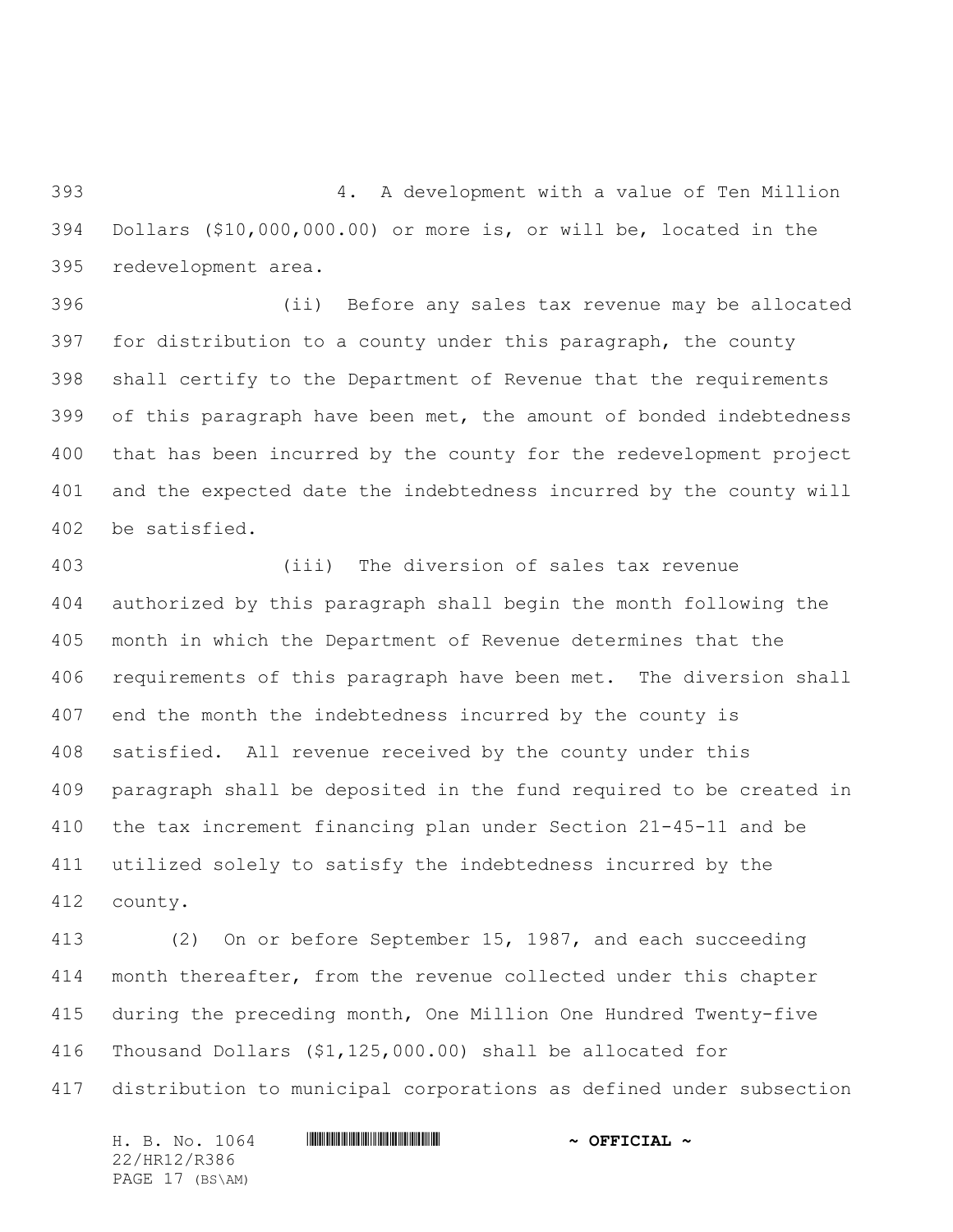(1) of this section in the proportion that the number of gallons of gasoline and diesel fuel sold by distributors to consumers and retailers in each such municipality during the preceding fiscal year bears to the total gallons of gasoline and diesel fuel sold by distributors to consumers and retailers in municipalities statewide during the preceding fiscal year. The Department of Revenue shall require all distributors of gasoline and diesel fuel to report to the department monthly the total number of gallons of gasoline and diesel fuel sold by them to consumers and retailers 427 in each municipality during the preceding month. The Department of Revenue shall have the authority to promulgate such rules and regulations as is necessary to determine the number of gallons of gasoline and diesel fuel sold by distributors to consumers and retailers in each municipality. In determining the percentage allocation of funds under this subsection for the fiscal year beginning July 1, 1987, and ending June 30, 1988, the Department of Revenue may consider gallons of gasoline and diesel fuel sold for a period of less than one (1) fiscal year. For the purposes 436 of this subsection, the term "fiscal year" means the fiscal year beginning July 1 of a year.

 (3) On or before September 15, 1987, and on or before the fifteenth day of each succeeding month, until the date specified in Section 65-39-35, the proceeds derived from contractors' taxes levied under Section 27-65-21 on contracts for the construction or reconstruction of highways designated under the highway program

H. B. No. 1064 \*HR12/R386\* **~ OFFICIAL ~** 22/HR12/R386 PAGE 18 (BS\AM)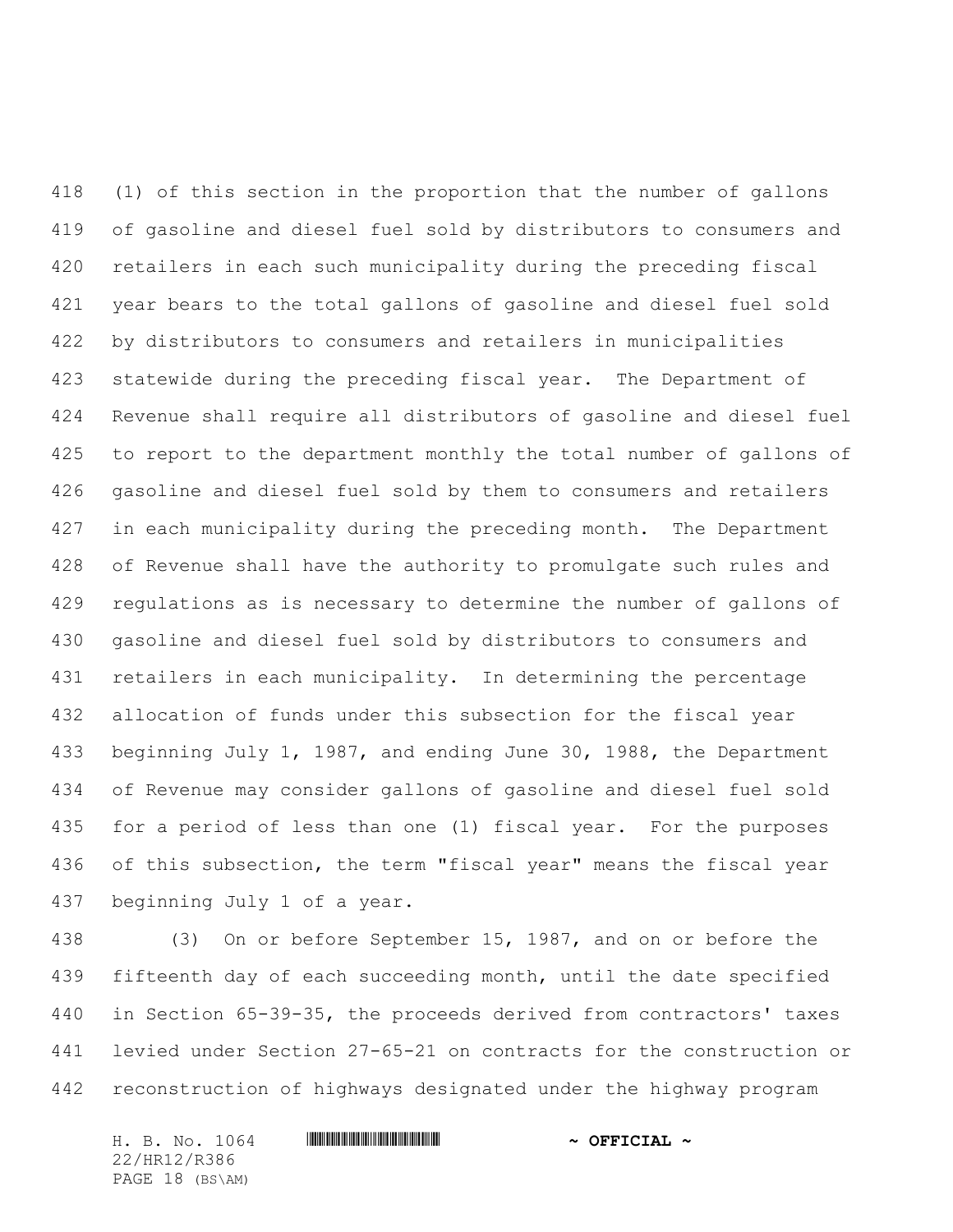created under Section 65-3-97 shall, except as otherwise provided in Section 31-17-127, be deposited into the State Treasury to the credit of the State Highway Fund to be used to fund that highway program. The Mississippi Department of Transportation shall provide to the Department of Revenue such information as is necessary to determine the amount of proceeds to be distributed under this subsection.

 (4) On or before August 15, 1994, and on or before the fifteenth day of each succeeding month through July 15, 1999, from the proceeds of gasoline, diesel fuel or kerosene taxes as provided in Section 27-5-101(a)(ii)1, Four Million Dollars (\$4,000,000.00) shall be deposited in the State Treasury to the credit of a special fund designated as the "State Aid Road Fund," created by Section 65-9-17. On or before August 15, 1999, and on 457 or before the fifteenth day of each succeeding month, from the total amount of the proceeds of gasoline, diesel fuel or kerosene taxes apportioned by Section 27-5-101(a)(ii)1, Four Million Dollars (\$4,000,000.00) or an amount equal to twenty-three and one-fourth percent (23-1/4%) of those funds, whichever is the greater amount, shall be deposited in the State Treasury to the credit of the "State Aid Road Fund," created by Section 65-9-17. Those funds shall be pledged to pay the principal of and interest on state aid road bonds heretofore issued under Sections 19-9-51 through 19-9-77, in lieu of and in substitution for the funds previously allocated to counties under this section. Those funds

H. B. No. 1064 **HRING CONSERVERSE AND A SET CIAL ~** 22/HR12/R386 PAGE 19 (BS\AM)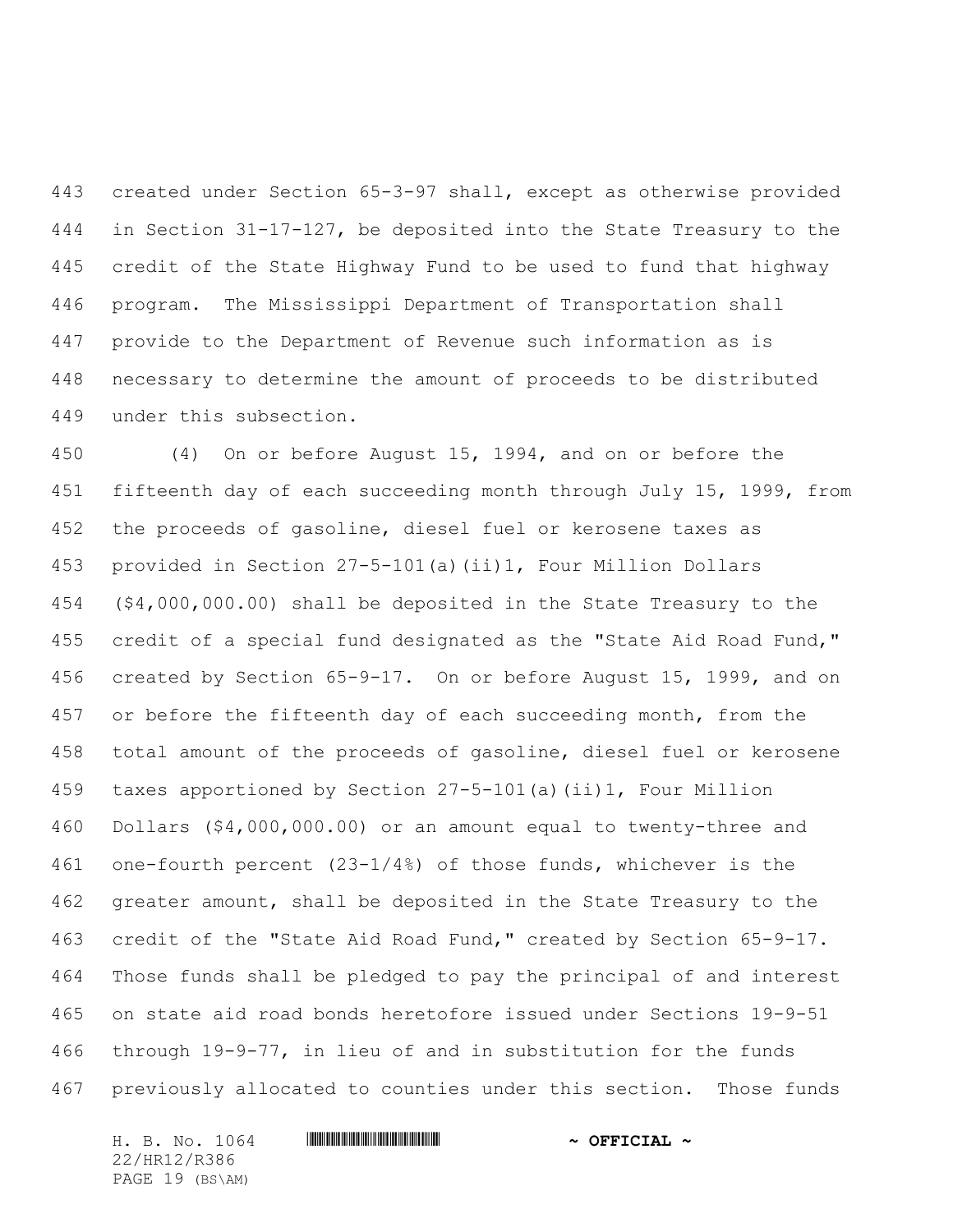may not be pledged for the payment of any state aid road bonds issued after April 1, 1981; however, this prohibition against the pledging of any such funds for the payment of bonds shall not apply to any bonds for which intent to issue those bonds has been 472 published for the first time, as provided by law before March 29, 1981. From the amount of taxes paid into the special fund under this subsection and subsection (9) of this section, there shall be first deducted and paid the amount necessary to pay the expenses of the Office of State Aid Road Construction, as authorized by the Legislature for all other general and special fund agencies. The remainder of the fund shall be allocated monthly to the several counties in accordance with the following formula:

 (a) One-third (1/3) shall be allocated to all counties in equal shares;

 (b) One-third (1/3) shall be allocated to counties based on the proportion that the total number of rural road miles in a county bears to the total number of rural road miles in all counties of the state; and

 (c) One-third (1/3) shall be allocated to counties based on the proportion that the rural population of the county bears to the total rural population in all counties of the state, according to the latest federal decennial census.

 For the purposes of this subsection, the term "gasoline, diesel fuel or kerosene taxes" means such taxes as defined in paragraph (f) of Section 27-5-101.

| H. B. No. 1064  | $\sim$ OFFICIAL $\sim$ |
|-----------------|------------------------|
| 22/HR12/R386    |                        |
| PAGE 20 (BS\AM) |                        |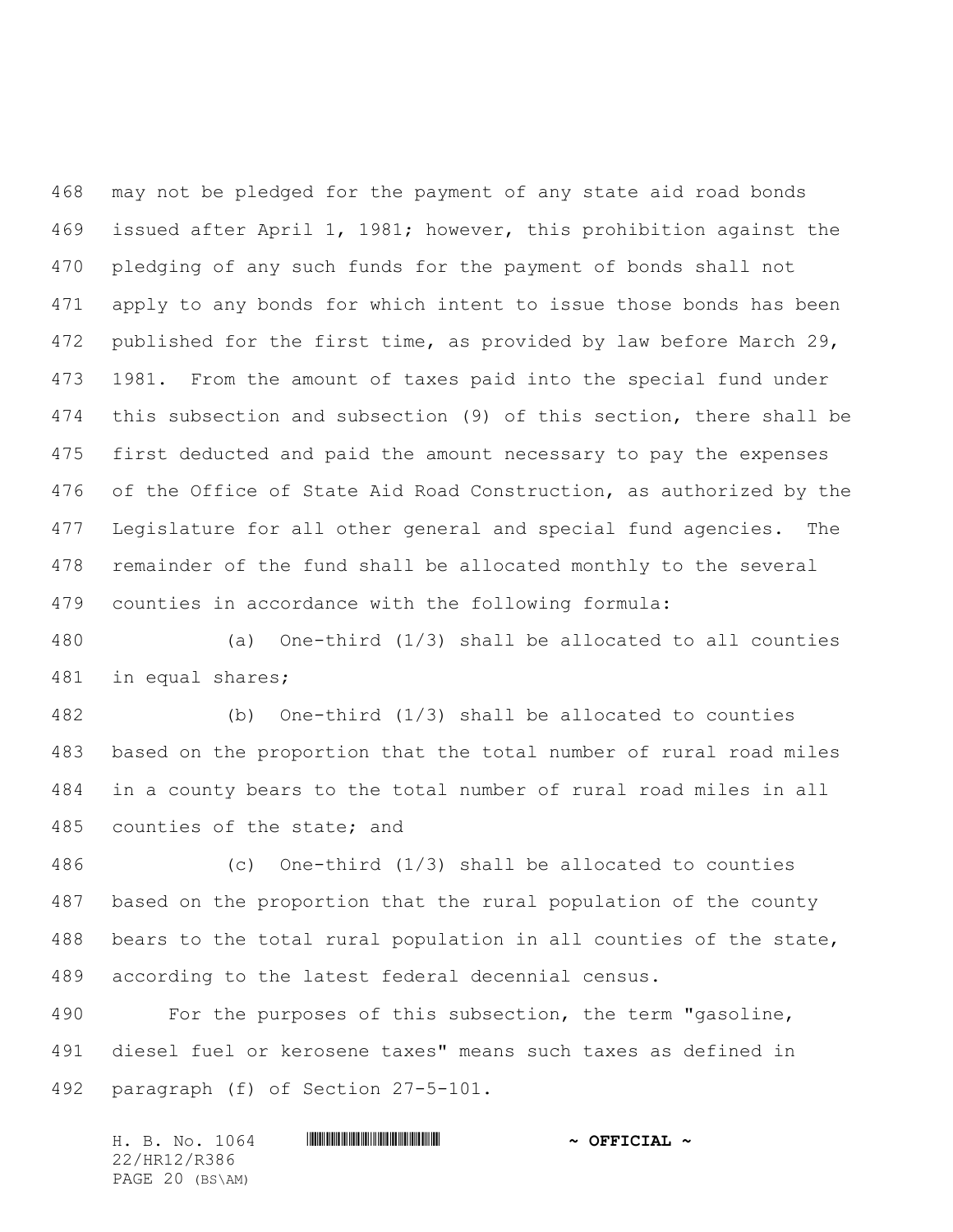The amount of funds allocated to any county under this subsection for any fiscal year after fiscal year 1994 shall not be less than the amount allocated to the county for fiscal year 1994. Any reference in the general laws of this state or the Mississippi Code of 1972 to Section 27-5-105 shall mean and be construed to refer and apply to subsection (4) of Section 27-65-75.

 (5) One Million Six Hundred Sixty-six Thousand Six Hundred Sixty-six Dollars (\$1,666,666.00) each month shall be paid into the special fund known as the "State Public School Building Fund" created and existing under the provisions of Sections 37-47-1 through 37-47-67. Those payments into that fund are to be made on the last day of each succeeding month hereafter.

 (6) An amount each month beginning August 15, 1983, through November 15, 1986, as specified in Section 6, Chapter 542, Laws of 1983, shall be paid into the special fund known as the Correctional Facilities Construction Fund created in Section 6, Chapter 542, Laws of 1983.

 (7) On or before August 15, 1992, and each succeeding month thereafter through July 15, 2000, two and two hundred sixty-six one-thousandths percent (2.266%) of the total sales tax revenue collected during the preceding month under the provisions of this chapter, except that collected under the provisions of Section 27-65-17(2), shall be deposited by the department into the School Ad Valorem Tax Reduction Fund created under Section 37-61-35. On

H. B. No. 1064 **HRING CONSERVERSE AND A SET CIAL ~** 22/HR12/R386 PAGE 21 (BS\AM)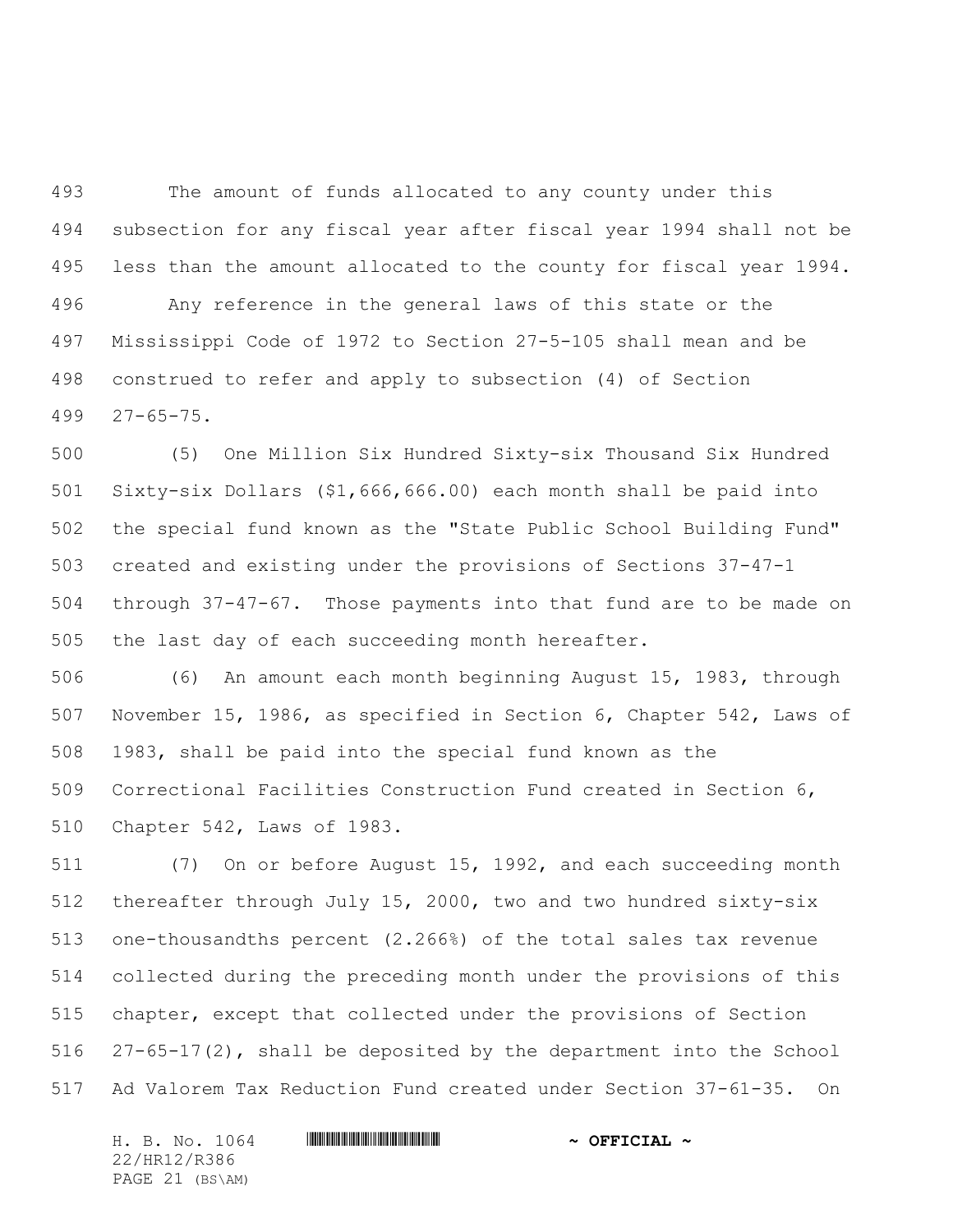or before August 15, 2000, and each succeeding month thereafter, two and two hundred sixty-six one-thousandths percent (2.266%) of the total sales tax revenue collected during the preceding month under the provisions of this chapter, except that collected under the provisions of Section 27-65-17(2), shall be deposited into the School Ad Valorem Tax Reduction Fund created under Section 37-61-35 until such time that the total amount deposited into the fund during a fiscal year equals Forty-two Million Dollars (\$42,000,000.00). Thereafter, the amounts diverted under this subsection (7) during the fiscal year in excess of Forty-two Million Dollars (\$42,000,000.00) shall be deposited into the Education Enhancement Fund created under Section 37-61-33 for appropriation by the Legislature as other education needs and shall not be subject to the percentage appropriation requirements set forth in Section 37-61-33.

 (8) On or before August 15, 1992, and each succeeding month thereafter, nine and seventy-three one-thousandths percent (9.073%) of the total sales tax revenue collected during the preceding month under the provisions of this chapter, except that collected under the provisions of Section 27-65-17(2), shall be deposited into the Education Enhancement Fund created under Section 37-61-33.

 (9) On or before August 15, 1994, and each succeeding month thereafter, from the revenue collected under this chapter during

22/HR12/R386 PAGE 22 (BS\AM)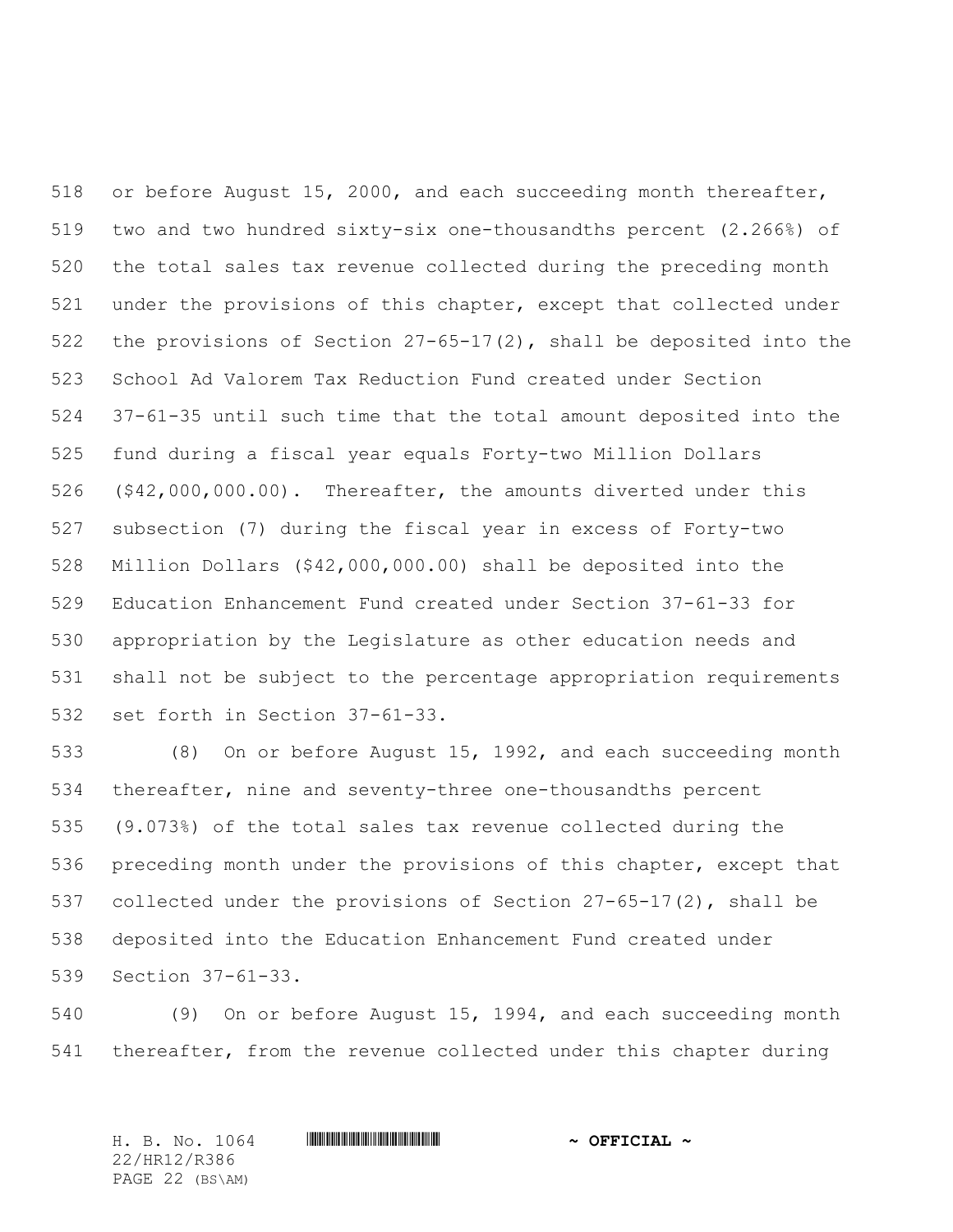the preceding month, Two Hundred Fifty Thousand Dollars

(\$250,000.00) shall be paid into the State Aid Road Fund.

 (10) On or before August 15, 1994, and each succeeding month thereafter through August 15, 1995, from the revenue collected under this chapter during the preceding month, Two Million Dollars (\$2,000,000.00) shall be deposited into the Motor Vehicle Ad Valorem Tax Reduction Fund established in Section 27-51-105.

 (11) Notwithstanding any other provision of this section to the contrary, on or before February 15, 1995, and each succeeding month thereafter, the sales tax revenue collected during the preceding month under the provisions of Section 27-65-17(2) and the corresponding levy in Section 27-65-23 on the rental or lease of private carriers of passengers and light carriers of property as defined in Section 27-51-101 shall be deposited, without diversion, into the Motor Vehicle Ad Valorem Tax Reduction Fund established in Section 27-51-105.

 (12) Notwithstanding any other provision of this section to the contrary, on or before August 15, 1995, and each succeeding month thereafter, the sales tax revenue collected during the preceding month under the provisions of Section 27-65-17(1) on retail sales of private carriers of passengers and light carriers of property, as defined in Section 27-51-101 and the corresponding levy in Section 27-65-23 on the rental or lease of these vehicles, shall be deposited, after diversion, into the Motor Vehicle Ad Valorem Tax Reduction Fund established in Section 27-51-105.

22/HR12/R386 PAGE 23 (BS\AM)

H. B. No. 1064 \*HR12/R386\* **~ OFFICIAL ~**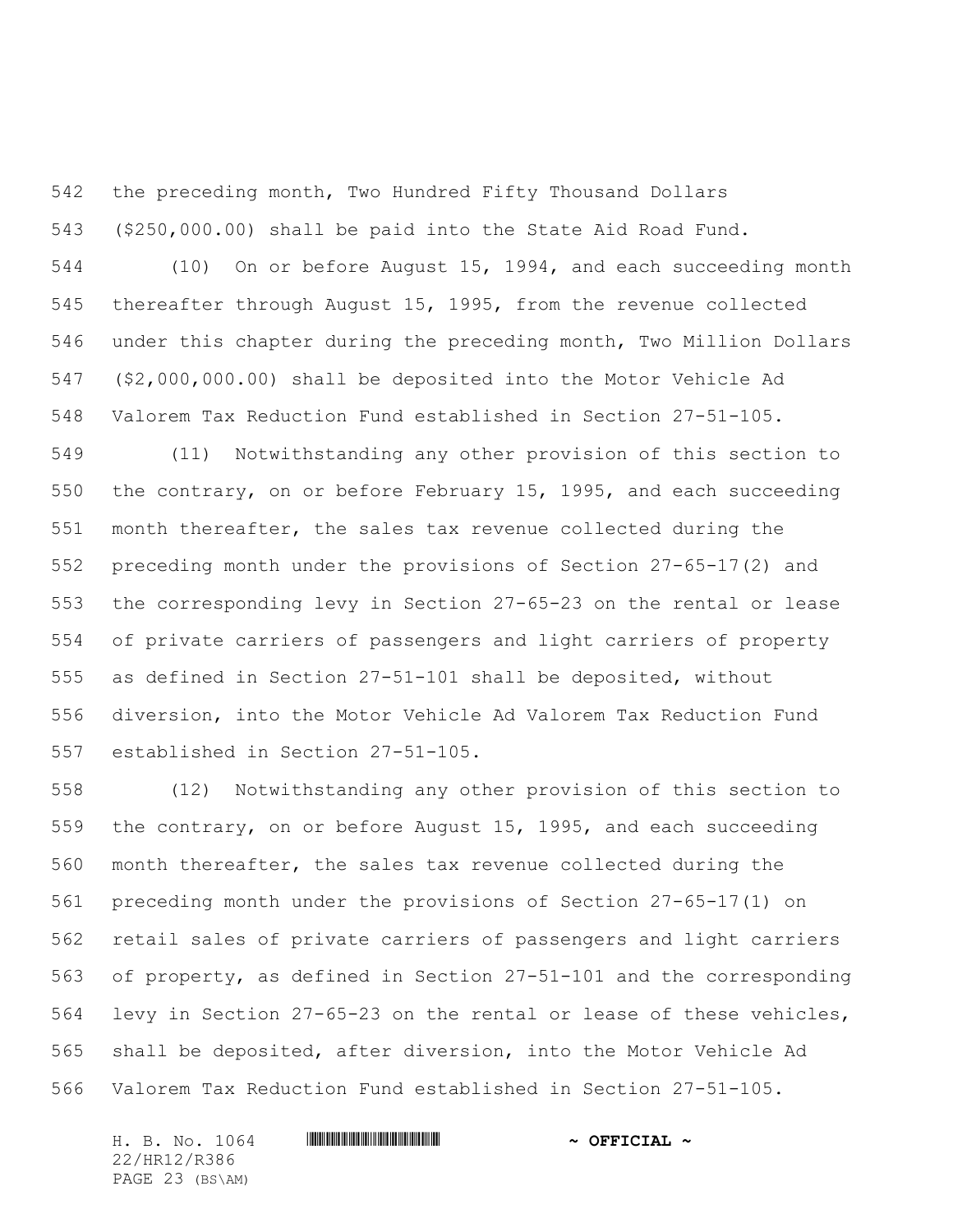(13) On or before July 15, 1994, and on or before the fifteenth day of each succeeding month thereafter, that portion of the avails of the tax imposed in Section 27-65-22 that is derived from activities held on the Mississippi State Fairgrounds Complex shall be paid into a special fund that is created in the State Treasury and shall be expended upon legislative appropriation solely to defray the costs of repairs and renovation at the Trade Mart and Coliseum.

 (14) On or before August 15, 1998, and each succeeding month thereafter through July 15, 2005, that portion of the avails of the tax imposed in Section 27-65-23 that is derived from sales by cotton compresses or cotton warehouses and that would otherwise be paid into the General Fund shall be deposited in an amount not to exceed Two Million Dollars (\$2,000,000.00) into the special fund created under Section 69-37-39. On or before August 15, 2007, and each succeeding month thereafter through July 15, 2010, that portion of the avails of the tax imposed in Section 27-65-23 that is derived from sales by cotton compresses or cotton warehouses and that would otherwise be paid into the General Fund shall be deposited in an amount not to exceed Two Million Dollars (\$2,000,000.00) into the special fund created under Section 69-37-39 until all debts or other obligations incurred by the Certified Cotton Growers Organization under the Mississippi Boll Weevil Management Act before January 1, 2007, are satisfied in full. On or before August 15, 2010, and each succeeding month

H. B. No. 1064 \*HR12/R386\* **~ OFFICIAL ~** 22/HR12/R386 PAGE 24 (BS\AM)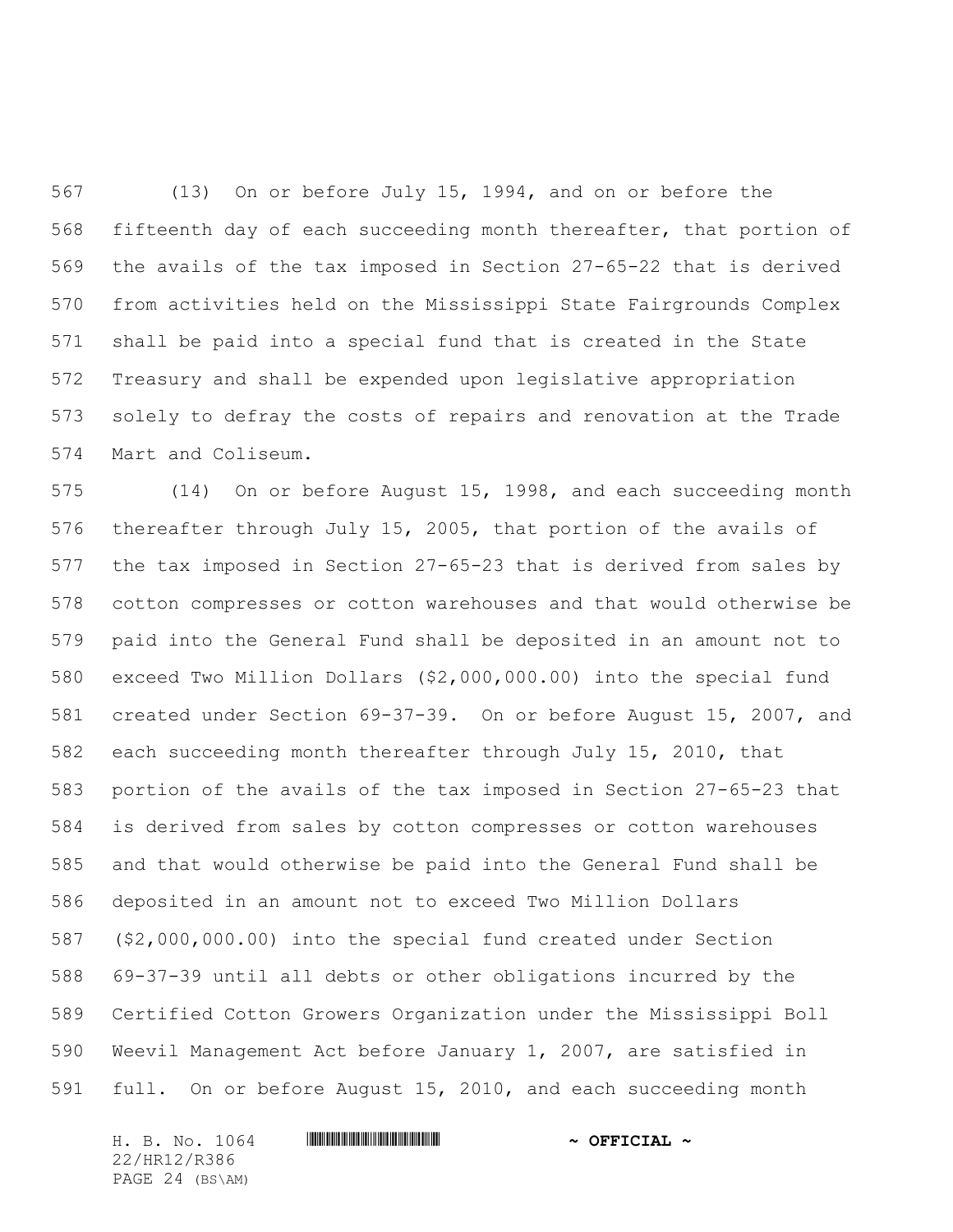thereafter through July 15, 2011, fifty percent (50%) of that portion of the avails of the tax imposed in Section 27-65-23 that is derived from sales by cotton compresses or cotton warehouses and that would otherwise be paid into the General Fund shall be deposited into the special fund created under Section 69-37-39 until such time that the total amount deposited into the fund during a fiscal year equals One Million Dollars (\$1,000,000.00). On or before August 15, 2011, and each succeeding month thereafter, that portion of the avails of the tax imposed in Section 27-65-23 that is derived from sales by cotton compresses or cotton warehouses and that would otherwise be paid into the General Fund shall be deposited into the special fund created under Section 69-37-39 until such time that the total amount deposited into the fund during a fiscal year equals One Million Dollars (\$1,000,000.00).

 (15) Notwithstanding any other provision of this section to the contrary, on or before September 15, 2000, and each succeeding month thereafter, the sales tax revenue collected during the preceding month under the provisions of Section  $27-65-19(1)(d)(i)$ 2, and  $27-65-19(1)(d)(i)3$  shall be deposited, without diversion, into the Telecommunications Ad Valorem Tax Reduction Fund established in Section 27-38-7.

 (16) (a) On or before August 15, 2000, and each succeeding month thereafter, the sales tax revenue collected during the preceding month under the provisions of this chapter on the gross

H. B. No. 1064 \*HR12/R386\* **~ OFFICIAL ~** 22/HR12/R386 PAGE 25 (BS\AM)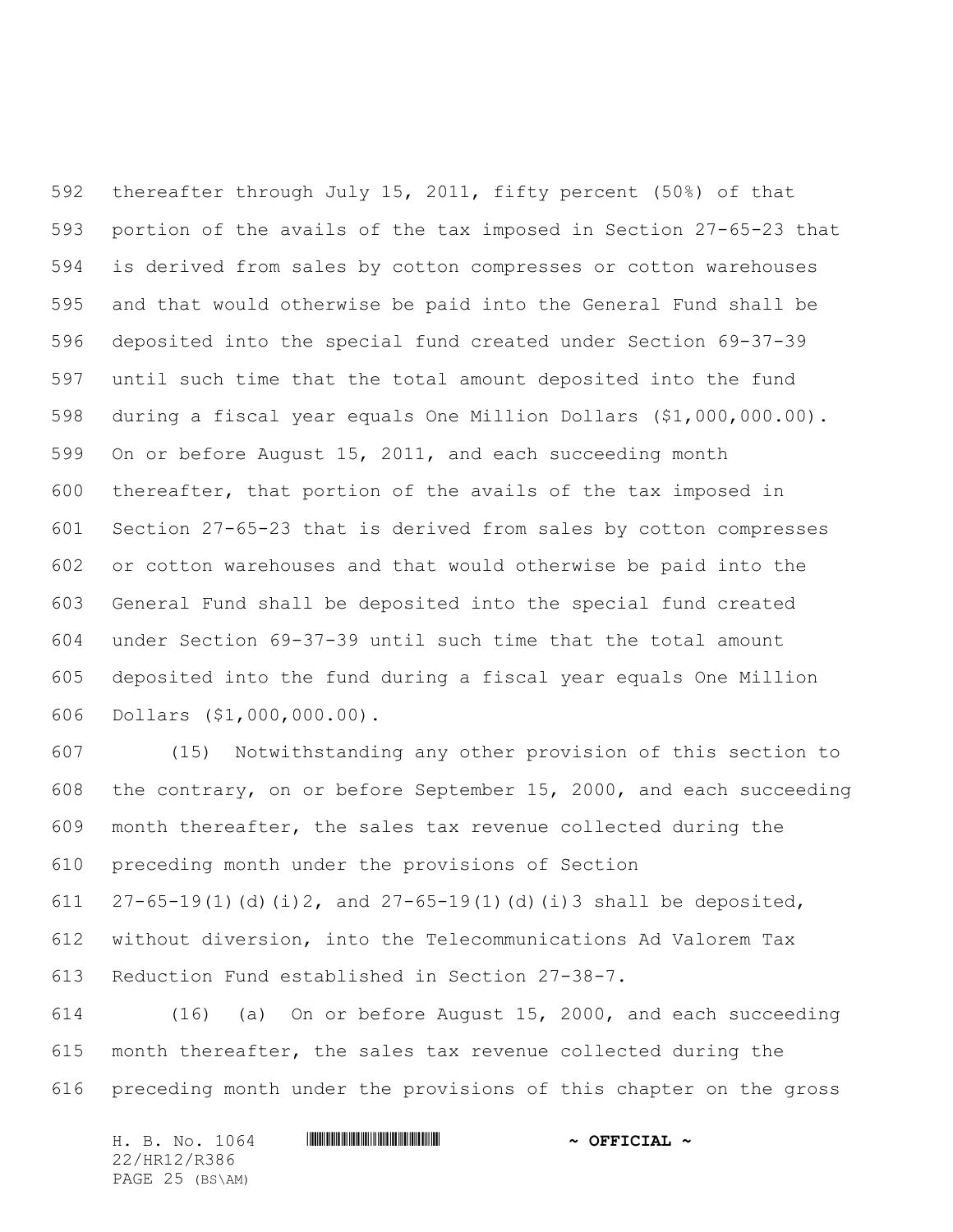proceeds of sales of a project as defined in Section 57-30-1 shall be deposited, after all diversions except the diversion provided for in subsection (1) of this section, into the Sales Tax Incentive Fund created in Section 57-30-3.

 (b) On or before August 15, 2007, and each succeeding month thereafter, eighty percent (80%) of the sales tax revenue collected during the preceding month under the provisions of this chapter from the operation of a tourism project under the provisions of Sections 57-26-1 through 57-26-5, shall be deposited, after the diversions required in subsections (7) and (8) of this section, into the Tourism Project Sales Tax Incentive Fund created in Section 57-26-3.

 (17) Notwithstanding any other provision of this section to the contrary, on or before April 15, 2002, and each succeeding month thereafter, the sales tax revenue collected during the preceding month under Section 27-65-23 on sales of parking services of parking garages and lots at airports shall be deposited, without diversion, into the special fund created under Section 27-5-101(d).

(18) [Repealed]

 (19) (a) On or before August 15, 2005, and each succeeding month thereafter, the sales tax revenue collected during the preceding month under the provisions of this chapter on the gross proceeds of sales of a business enterprise located within a redevelopment project area under the provisions of Sections

H. B. No. 1064 **HRING CONSERVERSE AND A SETT CIAL ~** 22/HR12/R386 PAGE 26 (BS\AM)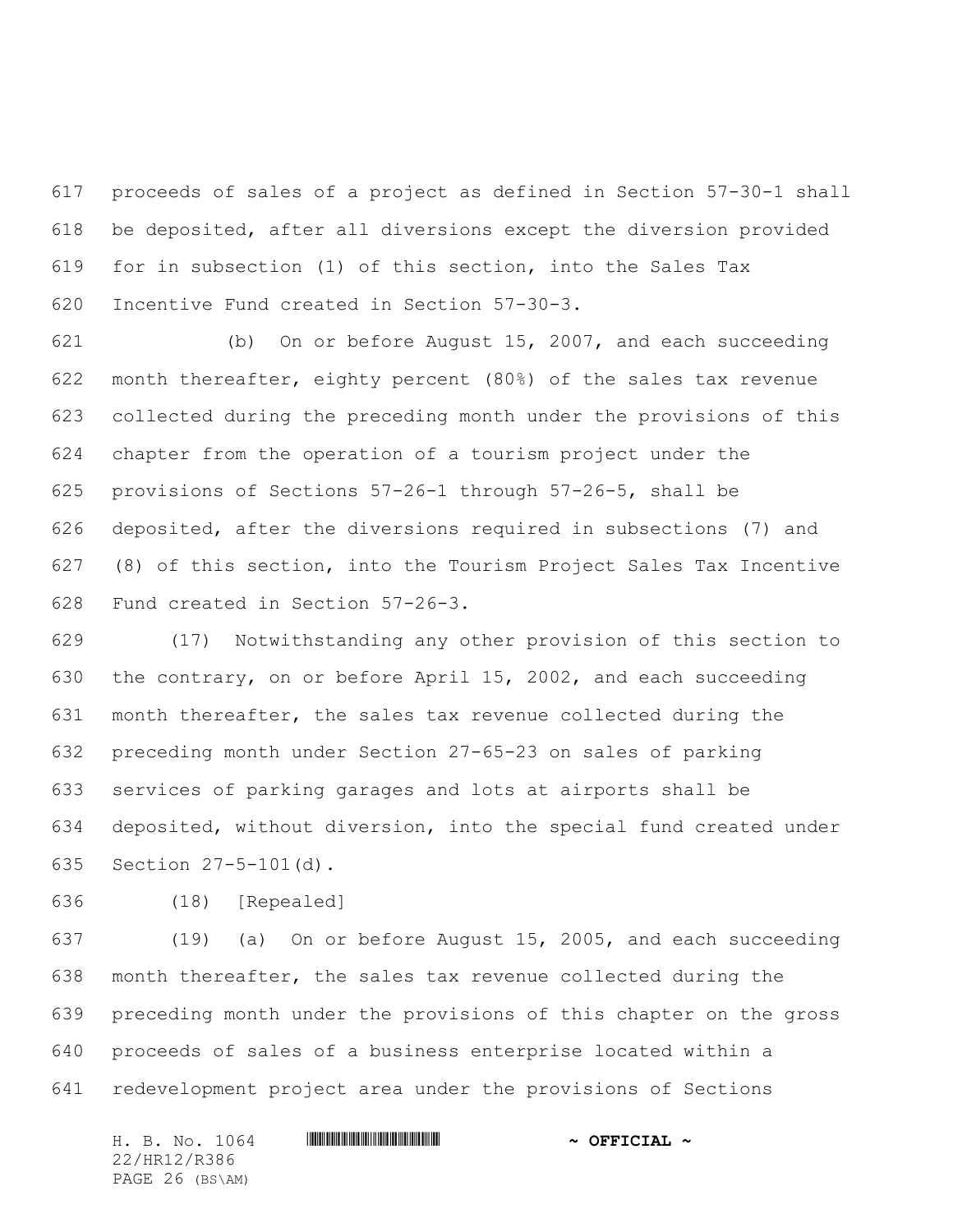57-91-1 through 57-91-11, and the revenue collected on the gross proceeds of sales from sales made to a business enterprise located in a redevelopment project area under the provisions of Sections 57-91-1 through 57-91-11 (provided that such sales made to a business enterprise are made on the premises of the business enterprise), shall, except as otherwise provided in this subsection (19), be deposited, after all diversions, into the Redevelopment Project Incentive Fund as created in Section 57-91-9.

 (b) For a municipality participating in the Economic Redevelopment Act created in Sections 57-91-1 through 57-91-11, the diversion provided for in subsection (1) of this section attributable to the gross proceeds of sales of a business enterprise located within a redevelopment project area under the provisions of Sections 57-91-1 through 57-91-11, and attributable to the gross proceeds of sales from sales made to a business enterprise located in a redevelopment project area under the provisions of Sections 57-91-1 through 57-91-11 (provided that such sales made to a business enterprise are made on the premises of the business enterprise), shall be deposited into the Redevelopment Project Incentive Fund as created in Section 57-91-9, as follows:

 (i) For the first six (6) years in which payments are made to a developer from the Redevelopment Project Incentive

H. B. No. 1064 \*HR12/R386\* **~ OFFICIAL ~** 22/HR12/R386 PAGE 27 (BS\AM)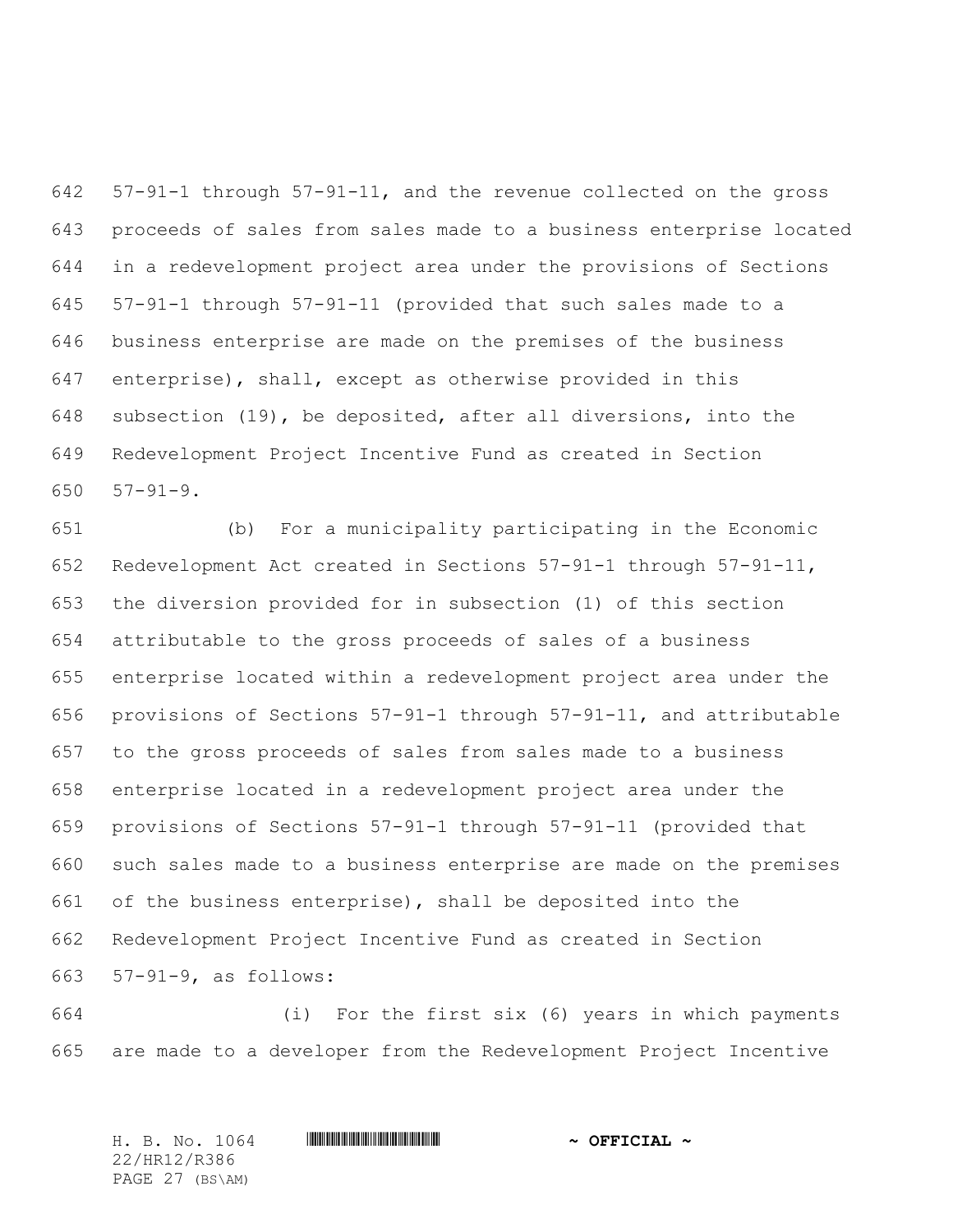Fund, one hundred percent (100%) of the diversion shall be deposited into the fund;

 (ii) For the seventh year in which such payments are made to a developer from the Redevelopment Project Incentive Fund, eighty percent (80%) of the diversion shall be deposited into the fund;

 (iii) For the eighth year in which such payments are made to a developer from the Redevelopment Project Incentive Fund, seventy percent (70%) of the diversion shall be deposited into the fund;

 (iv) For the ninth year in which such payments are made to a developer from the Redevelopment Project Incentive Fund, sixty percent (60%) of the diversion shall be deposited into the fund; and

 (v) For the tenth year in which such payments are made to a developer from the Redevelopment Project Incentive Fund, fifty percent (50%) of the funds shall be deposited into the fund. (20) On or before January 15, 2007, and each succeeding month thereafter, eighty percent (80%) of the sales tax revenue collected during the preceding month under the provisions of this chapter from the operation of a tourism project under the provisions of Sections 57-28-1 through 57-28-5 shall be deposited, after the diversions required in subsections (7) and (8) of this section, into the Tourism Sales Tax Incentive Fund created in Section 57-28-3.

H. B. No. 1064 \*HR12/R386\* **~ OFFICIAL ~** 22/HR12/R386 PAGE 28 (BS\AM)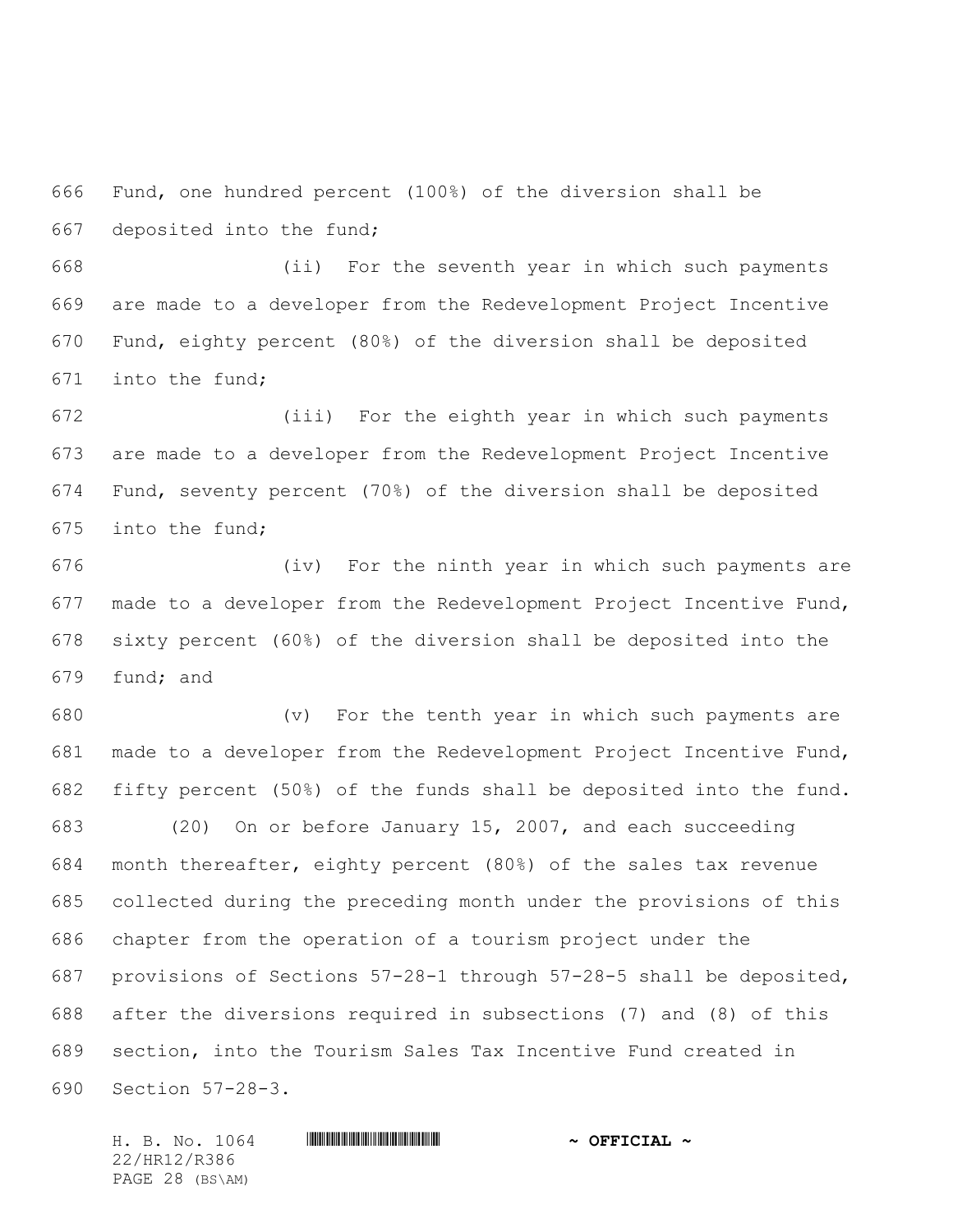(21) (a) On or before April 15, 2007, and each succeeding month thereafter through June 15, 2013, One Hundred Fifty Thousand Dollars (\$150,000.00) of the sales tax revenue collected during the preceding month under the provisions of this chapter shall be deposited into the MMEIA Tax Incentive Fund created in Section 57-101-3.

 (b) On or before July 15, 2013, and each succeeding month thereafter, One Hundred Fifty Thousand Dollars (\$150,000.00) of the sales tax revenue collected during the preceding month under the provisions of this chapter shall be deposited into the Mississippi Development Authority Job Training Grant Fund created in Section 57-1-451.

 (22) Notwithstanding any other provision of this section to the contrary, on or before August 15, 2009, and each succeeding month thereafter, the sales tax revenue collected during the preceding month under the provisions of Section 27-65-201 shall be deposited, without diversion, into the Motor Vehicle Ad Valorem Tax Reduction Fund established in Section 27-51-105.

 (23) (a) On or before August 15, 2019, and each month thereafter through July 15, 2020, one percent (1%) of the total sales tax revenue collected during the preceding month from restaurants and hotels shall be allocated for distribution to the Mississippi Development Authority Tourism Advertising Fund established under Section 57-1-64, to be used exclusively for the purpose stated therein. On or before August 15, 2020, and each

H. B. No. 1064 \*HR12/R386\* **~ OFFICIAL ~** 22/HR12/R386 PAGE 29 (BS\AM)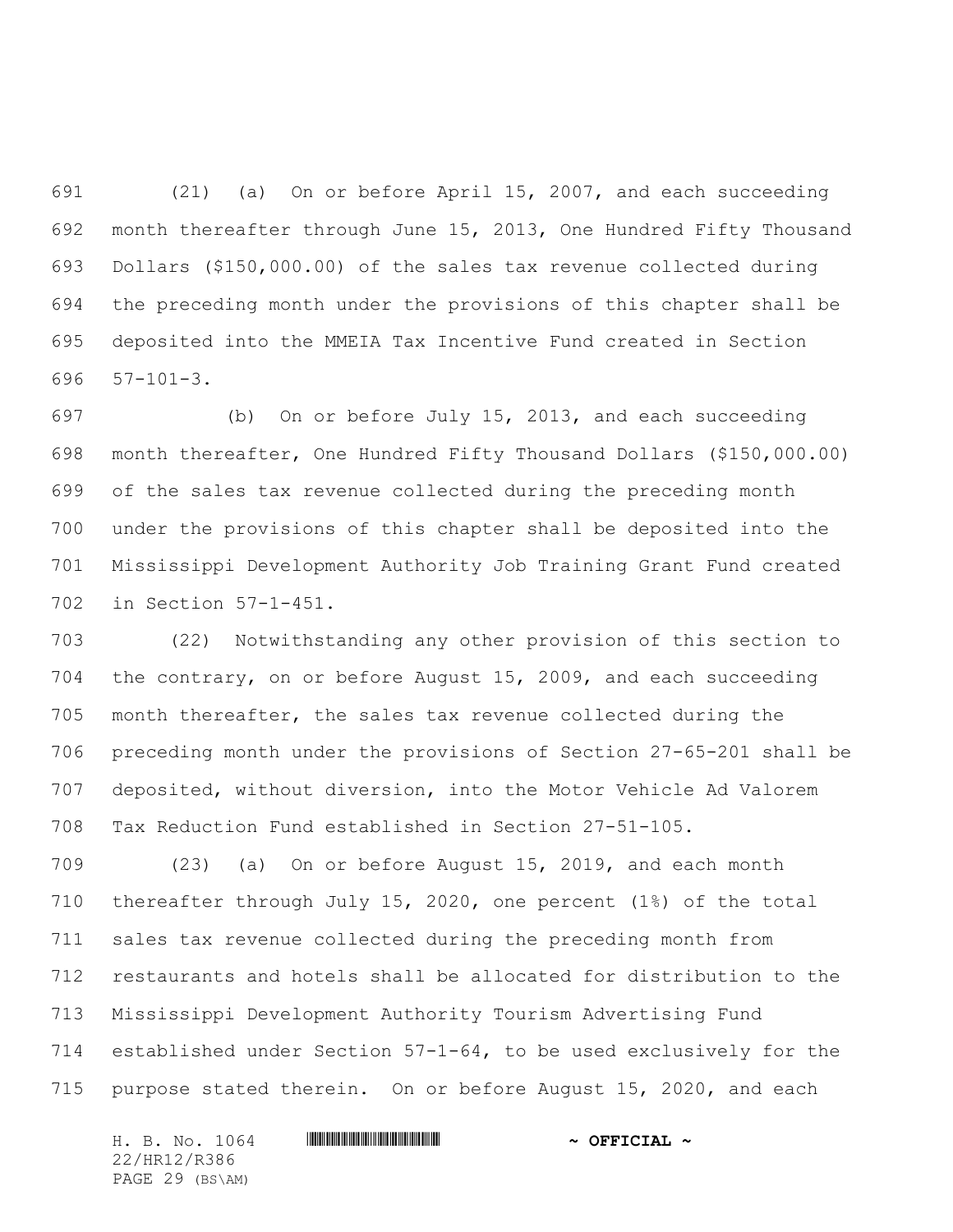month thereafter through July 15, 2021, two percent (2%) of the total sales tax revenue collected during the preceding month from restaurants and hotels shall be allocated for distribution to the Mississippi Development Authority Tourism Advertising Fund established under Section 57-1-64, to be used exclusively for the purpose stated therein. On or before August 15, 2021, and each month thereafter, three percent (3%) of the total sales tax revenue collected during the preceding month from restaurants and hotels shall be allocated for distribution to the Mississippi Development Authority Tourism Advertising Fund established under Section 57-1-64, to be used exclusively for the purpose stated therein. The revenue diverted pursuant to this subsection shall not be available for expenditure until February 1, 2020.

 (b) The Joint Legislative Committee on Performance Evaluation and Expenditure Review (PEER) must provide an annual report to the Legislature indicating the amount of funds deposited into the Mississippi Development Authority Tourism Advertising Fund established under Section 57-1-64, and a detailed record of how the funds are spent.

 (24) On or before August 15, 2022, and each succeeding month thereafter through July 15, 2023, Eight Hundred Thirty-three Thousand Three Hundred Thirty-three Dollars and Thirty-four Cents (\$833,333.34) of the total sales tax revenue collected during the preceding month under the provisions of this chapter from businesses with the North American Industry Classification System

| H. B. No. 1064  | $\sim$ OFFICIAL $\sim$ |
|-----------------|------------------------|
| 22/HR12/R386    |                        |
| PAGE 30 (BS\AM) |                        |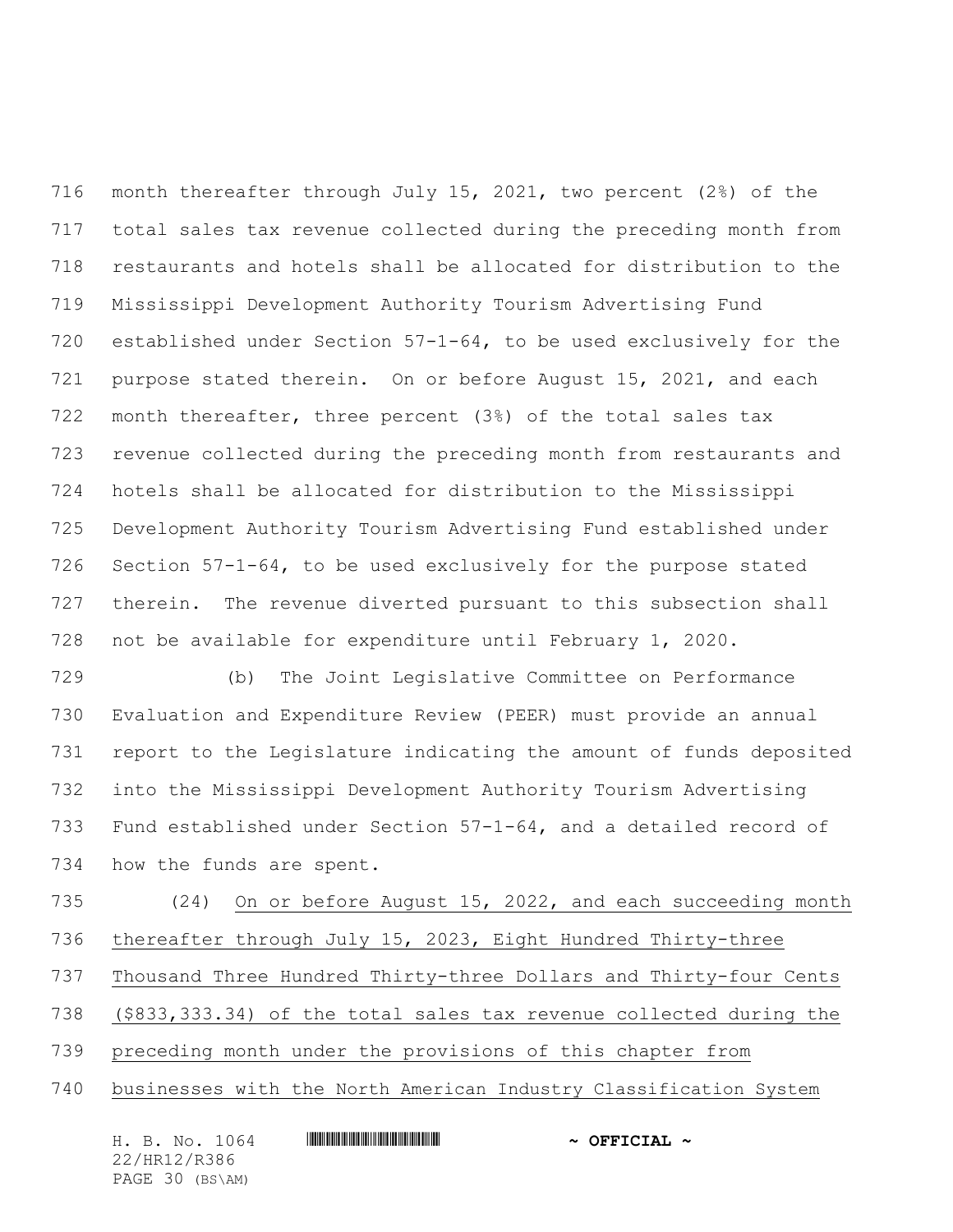Code of 451110 shall be deposited into the Mississippi Outdoor Stewardship Trust Fund created in Section 2 of this act. On or before August 15, 2023, and each succeeding month thereafter through July 15, 2024, One Million Dollars (\$1,000,000.00) of the total sales tax revenue collected during the preceding month under the provisions of this chapter from businesses with the North American Industry Classification System Code of 451110 shall be deposited into the Mississippi Outdoor Stewardship Trust Fund created in Section 2 of this act. On or before August 15, 2024, and each succeeding month thereafter, One Million Two Hundred Fifty Thousand Dollars (\$1,250,000.00) of the total sales tax revenue collected during the preceding month under the provisions of this chapter from businesses with the North American Industry Classification System Code of 451110 shall be deposited into the Mississippi Outdoor Stewardship Trust Fund created in Section 2 of this act.

 ( **\* \* \***25) The remainder of the amounts collected under the provisions of this chapter shall be paid into the State Treasury to the credit of the General Fund.

 ( **\* \* \***26) (a) It shall be the duty of the municipal officials of any municipality that expands its limits, or of any community that incorporates as a municipality, to notify the commissioner of that action thirty (30) days before the effective date. Failure to so notify the commissioner shall cause the municipality to forfeit the revenue that it would have been

H. B. No. 1064 **HRING CONSERVERSE AND A SETT CIAL ~** 22/HR12/R386 PAGE 31 (BS\AM)